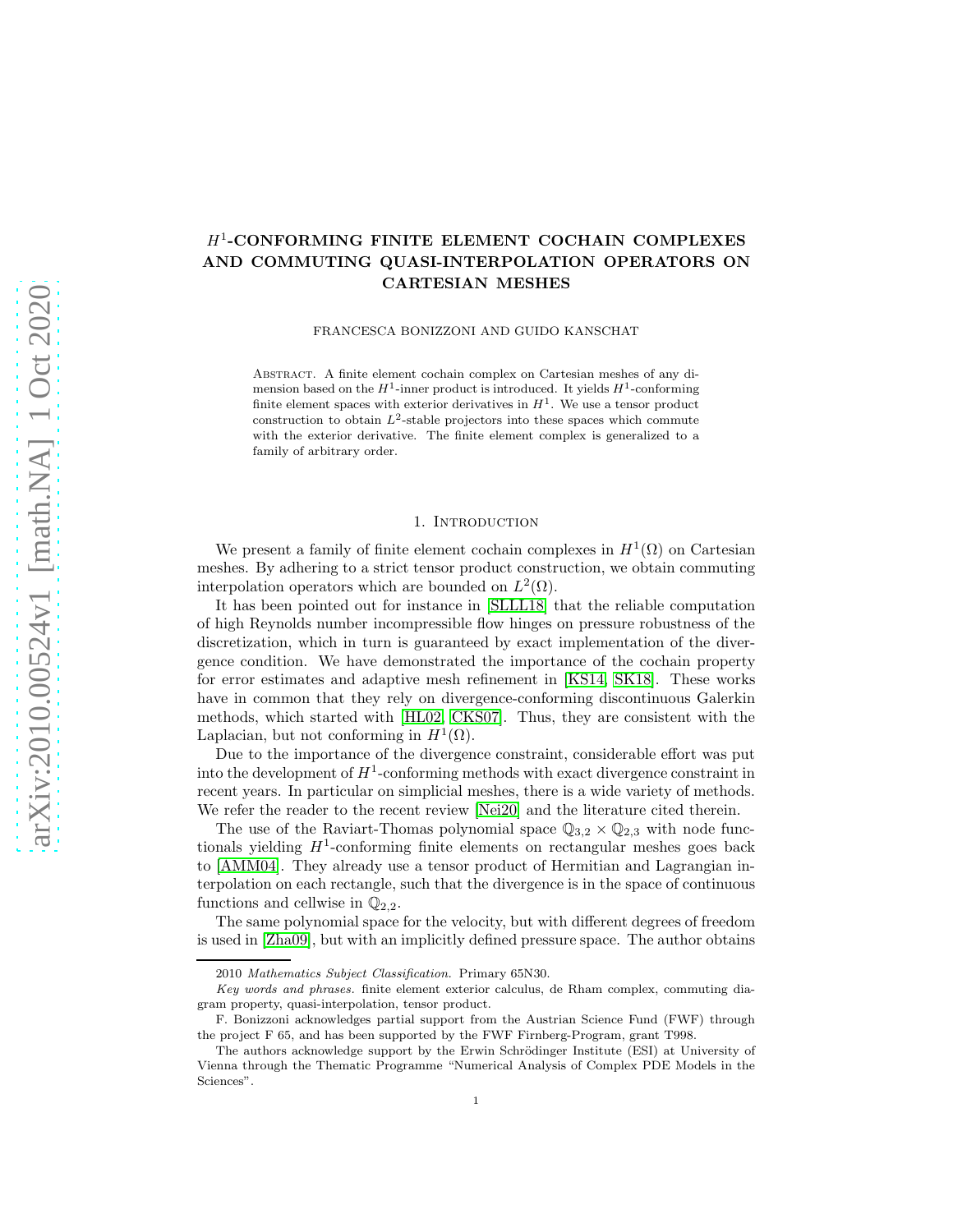a solution by a procedure which does not require setting up a basis for the pressure space, and thus the construction is valid. Nevertheless, the discretization spaces are bound to a specific solution scheme for the discrete problem. This was overcome later in [\[NS16\]](#page-18-7) by using partly Hermitian interpolation, thus obtaining a local characterization of the pressure space. They use Hermitian degrees of freedom in vertices, but only Lagrangian on edges, such that the pressure space can be discontinuous. As a result, the velocity space does not result from tensorization of one-dimensional elements, which is one of our construction principles. Also the inf-sup stable Stokes pair of finite elements yielding diverge-free solutions in [\[NS18\]](#page-18-8) does not have tensor product structure.

Discretization spaces which are  $H^1$ -conforming and yield diverge-free solutions have been object of the Isogeometric Analysis (IGA) literature, too. In this framework, tensor product meshes and spline-based approximation spaces are considered. We refer to [\[BdFS11\]](#page-18-9) for IGA techniques applied to the Stokes problem, and to [\[EH13a,](#page-18-10) [EH13b\]](#page-18-11) for applications to the steady and unsteady Navier-Stokes equations.

Quasi-interpolation operators for the element from [\[AMM04\]](#page-18-6) which commute with the divergence were first introduced in [\[SK18\]](#page-18-2). Here, we systematically reconstruct the canonical interpolation operators used there and generalize them to any space dimension and forms of any index.

While all these publications were concerned with  $H^1$ -conforming elements with controllable divergence in two and three dimensions, this paper is concerned with the full finite element cochain complex on Cartesian meshes of arbitrary dimension, such that for each finite element form  $u_h \in V^k \subset H^1 \Lambda^k(\Omega)$  its exterior derivative is  $du_h \in V^{k+1} \subset H^1 \Lambda^{k+1}(\Omega)$ . Based on a general lemma on the cochain property of interpolation operators, we provide commuting interpolation operators for differentiable functions as well as commuting quasi-interpolation operators which are continuous on  $L^2$ . For the latter, we follow the route laid out in [\[Sch01,](#page-18-12) [Sch08,](#page-18-13) [Sch10\]](#page-18-14) in one dimension and tensorize afterwards.

This article is laid out as follows: after some preliminaries in section [2](#page-1-0) we present a general construction principle for commuting interpolation operators in section [3.](#page-3-0) The one-dimensional finite element cochain complex based on cubic polynomials with Hermitian interpolation is outlined in section [4](#page-4-0) and its quasi-interpolation operators are introduced in section [5.](#page-6-0) The tensorization for higher-dimensional complexes is presented in sections [6](#page-9-0) and [7,](#page-11-0) respectively. Section [8](#page-14-0) presents the extension to higher order polynomial spaces.

# 2. Notation and preliminaries

<span id="page-1-0"></span>Following [\[AFW06\]](#page-18-15), we introduce the notation and definitions concerning the finite element exterior calculus that we will need throughout the paper. Let  $n \geq 1$ and  $0 \leq k \leq n$  integers. We denote with  $\mathrm{Alt}^k \mathbb{R}^n$  the space of alternating klinear forms on  $\mathbb{R}^n$ , with inner product  $(\cdot, \cdot)_{\text{Alt}^k \mathbb{R}^n}$ . Let  $\Omega$  be a *n*-dimensional open bounded subset of  $\mathbb{R}^n$ . A differential k-form on  $\Omega$  is a map u which associates to each  $x \in \Omega$  an element  $u_x \in$  Alt<sup>k</sup>  $\mathbb{R}^n$ . It can be expressed uniquely as

<span id="page-1-1"></span>(2.1) 
$$
u = \sum_{\sigma \in \Sigma(k,n)} u_{\sigma} dx^{\sigma},
$$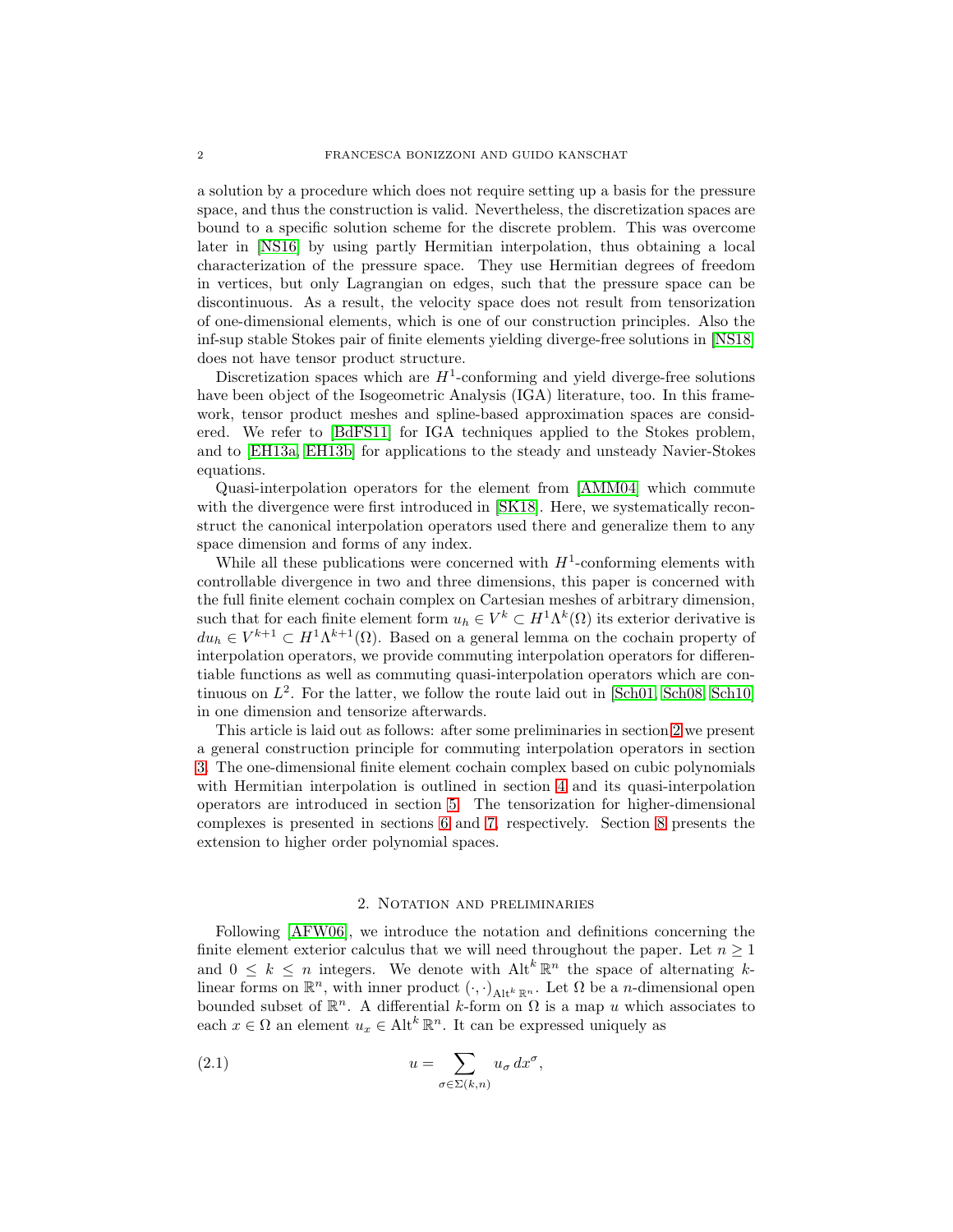where  $u_{\sigma}$  are coefficient functions defined on  $\Omega$ , and  $\Sigma(k,n)$  is the set of increasing maps  $\{1,\ldots,k\} \to \{1,\ldots,n\}$ . The set  $\{dx^1,\ldots,dx^n\}$  denotes the basis of  $\mathrm{Alt}^1 \mathbb{R}^n = (\mathbb{R}^n)^*$  dual to the canonical basis, and  $dx^\sigma = dx^{\sigma_1} \wedge \cdots \wedge dx^{\sigma_k} \in \mathrm{Alt}^k \mathbb{R}^n$ . We denote with  $\Lambda^k(\Omega)$  the space of smooth differential k-forms, i.e., the space of k-forms with smooth coefficient functions.

Let  $d^k: \Lambda^k(\Omega) \to \Lambda^{k+1}(\Omega)$  be the exterior derivative, i.e, the linear map which associates  $u \in \Lambda^k(\Omega)$  as in  $(2.1)$  to  $d^k u \in \Lambda^{k+1}(\Omega)$  given by

$$
d^k u = \sum_{\sigma \in \Sigma(k,n)} \sum_{j=1}^n \frac{\partial u_\sigma}{\partial x_j} dx^j \wedge dx^\sigma.
$$

In the following, when no confusion occurs, we will denote the exterior derivative simply as d, suppressing the superscript  $k$ .

Given  $\mathcal{F}(\Omega)$  a space of functions defined on  $\Omega$ , we denote with  $\mathcal{F}\Lambda^k(\Omega)$  the space of differential k-forms with coefficients in  $\mathcal{F}(\Omega)$ . As examples, we mention the space of  $C^m$ -regular differential k-forms  $C^m \Lambda^k(\Omega)$ , the space of  $L^2(\Omega)$ -integrable k-forms  $L^2 \Lambda^k(\Omega)$ , and the space of polynomial differential k-forms  $\mathbb{P}_m \Lambda^k(\Omega)$ .

The space  $L^2 \Lambda^k(\Omega)$  is a Hilbert space, with inner product

$$
(\cdot, \cdot)_{L^2\Lambda^k}: L^2\Lambda^k(\Omega) \times L^2\Lambda^k(\Omega) \to \mathbb{R}
$$

$$
(u, v)_{L^2\Lambda^k} = \sum_{\sigma \in \Sigma(k, n)} (u_\sigma, v_\sigma)_{L^2(\Omega)}.
$$

We define the space  $H\Lambda^k(\Omega)$  as

$$
H\Lambda^{k}(\Omega) := \left\{ u \in L^{2}\Lambda^{k}(\Omega) \, | \, du \in L^{2}\Lambda^{k+1}(\Omega) \right\}.
$$

It is a Hilbert space, with the inner product

<span id="page-2-3"></span>(2.2) 
$$
(\cdot, \cdot)_{H\Lambda^k}: H\Lambda^k(\Omega) \times H\Lambda^k(\Omega) \to \mathbb{R}
$$

$$
(u, v)_{H\Lambda^k} = (u, v)_{L^2\Lambda^k} + (du, dv)_{L^2\Lambda^{k+1}}.
$$

The extended de Rham complex is the following sequence of spaces and maps:

<span id="page-2-0"></span>
$$
(2.3) \qquad 0 \longrightarrow \mathbb{R} \longrightarrow \Lambda^0(\Omega) \longrightarrow \Lambda^1(\Omega) \longrightarrow \cdots \longrightarrow \Lambda^n(\Omega) \longrightarrow 0.
$$

From the relation  $d \circ d = 0$ , it follows that

$$
\mathrm{Im}\left(d^{k-1}\right) \subset \mathrm{Ker}\left(d^{k}\right),\,
$$

where Im and Ker denote the range and the kernel, respectively. In the case of a contractible domain, the sequence [\(2.3\)](#page-2-0) is exact, meaning that

$$
\mathrm{Im}\left(d^{k-1}\right) = \mathrm{Ker}\left(d^k\right),\,
$$

In the case of a noncontractible domain, the codimension of  $\text{Im}(d)$  in  $\text{Ker}(d)$  is equal to the corresponding Betti number.

The complex

<span id="page-2-2"></span>
$$
(2.4) \quad 0 \xrightarrow{\subset} \mathbb{R} \xrightarrow{\subset} H\Lambda^0(\Omega) \xrightarrow{d} H\Lambda^1(\Omega) \xrightarrow{d} \cdots \xrightarrow{d} H\Lambda^n(\Omega) \xrightarrow{d} 0
$$

is the  $L^2$  de Rham complex on  $\Omega$ .

In the same way, given  $m \geq n$  integer, it is possible to construct a cochain complex with the set of spaces  $\{C^{m-k}\Lambda^k(\Omega), k=0,\ldots,n\}$ , as follows

<span id="page-2-1"></span>
$$
(2.5) \ 0 \xrightarrow{\subset} \mathbb{R} \xrightarrow{\subset} C^m \Lambda^0(\Omega) \xrightarrow{d} C^{m-1} \Lambda^1(\Omega) \xrightarrow{d} \cdots C^{m-n} \Lambda^n(\Omega) \xrightarrow{d} 0.
$$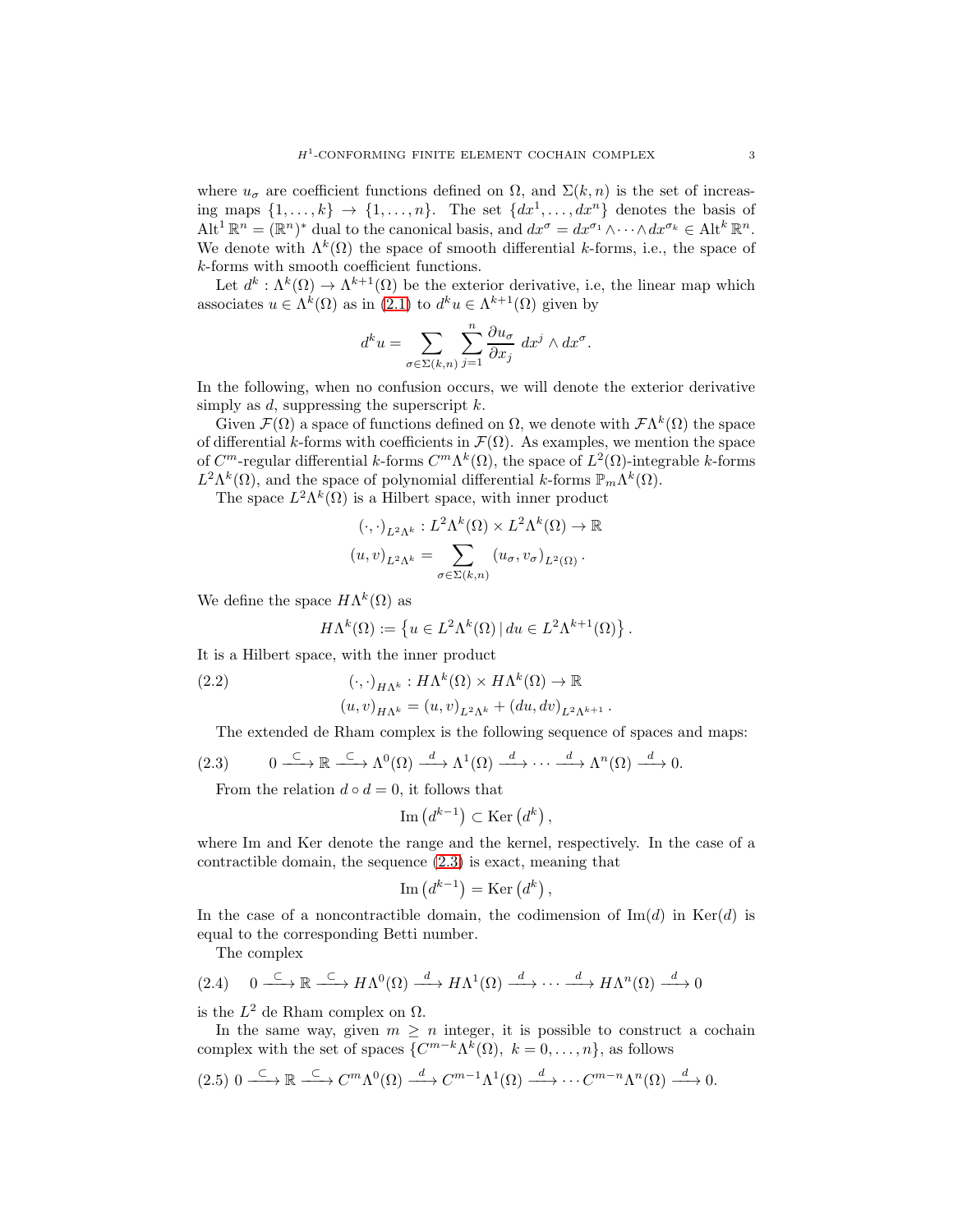#### 3. Construction of a commuting interpolation operator

<span id="page-3-0"></span>Let  $0 \leq k < n$  be fixed, and let  $\mathbb{P}\Lambda^k(\Omega)$  and  $\mathbb{P}\Lambda^{k+1}(\Omega)$  be polynomial forms such that  $d\mathbb{P}\Lambda^k(\Omega) \subset \mathbb{P}\Lambda^{k+1}(\Omega)$ . Denote with r the dimension of the range of d, that is, by the rank-nullity theorem,  $r = \dim \mathbb{P}\Lambda^k - \dim \text{Ker } d$ . Moreover, let  $I_k: \Lambda^k(\Omega) \to \mathbb{P}\Lambda^k(\Omega)$  and  $I_{k+1}: \Lambda^{k+1}(\Omega) \to \mathbb{P}\Lambda^{k+1}(\Omega)$  denote the interpolation operators defined by

<span id="page-3-1"></span>(3.1) 
$$
I_j u = \sum_{i=1}^{\dim \mathbb{P}\Lambda^j} \mathcal{N}_i^j(u) \varphi_i^j, \qquad j = k, k+1,
$$

where

- $\{\varphi_i^j\}_{i=1,\dots,\dim{\mathbb{P}\Lambda}^j(\Omega)}$  is a basis for  $\mathbb{P}\Lambda^j(\Omega)$ ;
- $\{\mathcal{N}_i^j\}_{i=1,\dots,\dim{\mathbb{P}}\Lambda^j(\Omega)}$  is a set of node functionals in  $(\Lambda^j(\Omega))^*$ ;
- both sets are chosen such that there holds the interpolation condition

<span id="page-3-3"></span>(3.2) 
$$
\mathcal{N}_i^j(\varphi_m^j) = \delta_{im}.
$$

The following lemma gives sufficient conditions on  $\{\varphi_i^j\}_i$  and  $\{\mathcal{N}_i^j\}_i$  such that

$$
\Lambda^k(\Omega) \xrightarrow{d} \Lambda^{k+1}(\Omega)
$$
  
\n
$$
\downarrow I \qquad \qquad \downarrow I
$$
  
\n
$$
\mathbb{P}\Lambda^k(\Omega) \xrightarrow{d} \mathbb{P}\Lambda^{k+1}(\Omega)
$$

is a commuting diagram. Here we used the convention that  $I = I_k$  if its domain is  $\Lambda^k$ . It simplifies the construction of commuting quasi-interpolation operators, since it later on only requires the transformation of node functionals to perturbed cells, not the transformation of basis functions.

<span id="page-3-5"></span>**Lemma 3.1.** *With the notations introduced above, assume that the bases*  $\{\varphi_i^k\}$  *and*  $\{\varphi_i^{k+1}\}\$  *fulfill* 

<span id="page-3-4"></span>(3.3) 
$$
d\varphi_i^k = \varphi_i^{k+1} \qquad i = 1, ..., r,
$$

$$
d\varphi_i^k = 0 \qquad i = r+1, ..., \dim \mathbb{P}\Lambda^k(\Omega).
$$

*Moreover, assume that the node functionals*  $\{N_i^k\}$  *and*  $\{N_i^{k+1}\}$  *fulfill for any*  $u \in$  $\Lambda^k(\Omega)$ 

<span id="page-3-2"></span>(3.4) 
$$
\mathcal{N}_i^{k+1}(du) = \mathcal{N}_i^k(u) \qquad i = 1, \dots, r,
$$

$$
\mathcal{N}_i^{k+1}(du) = 0 \qquad i = r+1, \dots, \dim \mathbb{P}\Lambda^{k+1}.
$$

*Then, the interpolation operator* I *defined in* [\(3.1\)](#page-3-1) *commutes with the exterior derivative* d*, namely, there holds:*

$$
d^k I_k u = I_{k+1} d^k u \qquad \forall u \in \Lambda^k(\Omega).
$$

*Proof.* By linearity, we have

$$
d^k I_k u = d^k \left( \sum_{i=1}^{\dim \mathbb{P} \Lambda^k} \mathcal{N}_i^k(u) \varphi_i^k \right) = \sum_{i=1}^{\dim \mathbb{P} \Lambda^k} \mathcal{N}_i^k(u) d^k \varphi_i^k = \sum_{i=1}^r \mathcal{N}_i^k(u) \varphi_i^{k+1}.
$$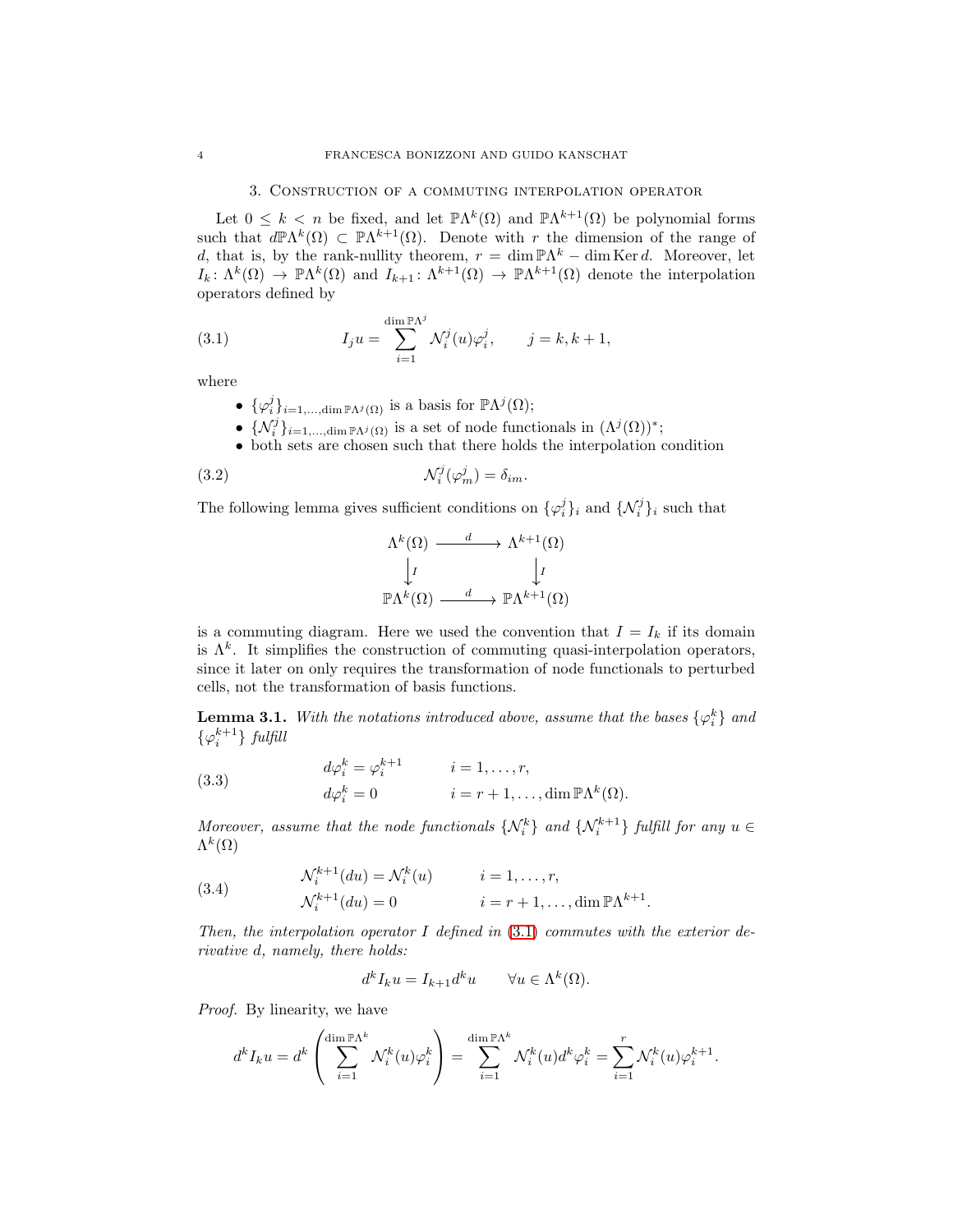On the other hand,

$$
I_{k+1}d^ku=\sum_{i=1}^{\dim \mathbb{P}\Lambda^{k+1}}\mathcal{N}_i^{k+1}(d^ku)\varphi_i^{k+1}=\sum_{i=1}^r\mathcal{N}_i^{k+1}(d^ku)\varphi_i^{k+1}.
$$

Employing  $(3.4)$  concludes the proof.  $\Box$ 

The lemma states, that we can construct commuting interpolation operators in five steps:

- (1) Choose node functionals for  $\text{Im } d \subset \mathbb{P}\Lambda^{k+1}$ .
- (2) Choose node functionals for  $\mathbb{P}\Lambda^k$  according to [\(3.4\)](#page-3-2).
- (3) Choose a basis for Im  $d \subset \mathbb{P}\Lambda^{k+1}$  such that interpolation condition [\(3.2\)](#page-3-3) holds.
- (4) Choose a basis for  $\mathbb{P}\Lambda^k$  according to [\(3.2\)](#page-3-3) and [\(3.3\)](#page-3-4).
- (5) Choose the remaining basis functions and node functionals such that [\(3.3\)](#page-3-4) and [\(3.4\)](#page-3-2) hold.

*Remark* 3.2*.* Lemma [3.1](#page-3-5) applies naturally to

$$
I_k: C^{m-k}\Lambda^k(\Omega) \to \mathbb{P}\Lambda^k(\Omega)
$$

$$
I_{k+1}: C^{m-k-1}\Lambda^{k+1}(\Omega) \to \mathbb{P}\Lambda^{k+1}(\Omega)
$$

for all  $m \geq k+1$ , entailing the commutativity of the following diagram

$$
C^{m-k}\Lambda^k(\Omega) \xrightarrow{d} C^{m-k-1}\Lambda^{k+1}(\Omega)
$$

$$
\downarrow I \qquad \qquad \downarrow I
$$

$$
\mathbb{P}\Lambda^k(\Omega) \xrightarrow{d} \mathbb{P}\Lambda^{k+1}(\Omega)
$$

## 4. The one-dimensional complex on the reference interval

<span id="page-4-0"></span>Within this section we take  $\Omega$  equal to the unit interval  $\mathcal{I} = [0,1]$ , and  $m = 1$ . Then the cochain complex [\(2.5\)](#page-2-1) becomes the exact sequence

$$
0 \xrightarrow{\subset} \mathbb{R} \xrightarrow{\subset} C^1 \Lambda^0(\mathcal{I}) \xrightarrow{d} C^0 \Lambda^1(\mathcal{I}) \xrightarrow{d} 0.
$$

We discretize the spaces  $C^1 \Lambda^0(\mathcal{I})$  and  $C^0 \Lambda^1(\mathcal{I})$  by polynomial spaces

$$
\mathbb{P}_{3}\Lambda^{0}(\mathcal{I}) = \mathbb{P}_{3}(\mathcal{I}) \quad \text{and} \quad \mathbb{P}_{2}\Lambda^{1}(\mathcal{I}) = \mathbb{P}_{2}(\mathcal{I}),
$$

respectively. In particular, we consider

• the space  $\mathbb{P}^3 \Lambda^0(\mathcal{I}) = \mathbb{P}_3(\mathcal{I})$  with the interpolation operator  $I_0: C^1 \Lambda^0(\mathcal{I}) \to$  $\mathbb{P}_3\Lambda^0(\mathcal{I})$  defined by the conditions  $\mathcal{N}_i^0 I_0 u = \mathcal{N}_i^0 u$ , for  $i = 1, 2, 3, 4$ , where the node functionals  $\mathcal{N}_i^0$  :  $C^1\Lambda^0(\mathcal{I}) \to \mathbb{R}$  are given by a modified Hermitian interpolation:

<span id="page-4-1"></span>(4.1) 
$$
\mathcal{N}_1^0(u) = u'(0) \qquad \mathcal{N}_3^0(u) = u(1) - u(0) \n\mathcal{N}_2^0(u) = u'(1) \qquad \mathcal{N}_4^0(u) = u(1) + u(0)
$$

• the space  $\mathbb{P}_2\Lambda^1(\mathcal{I}) = \mathbb{P}_2(\mathcal{I})$  with the interpolation operator  $I_1: C^0\Lambda^1(\mathcal{I}) \to$  $\mathbb{P}_2\Lambda^1(\mathcal{I})$  defined by the conditions  $\mathcal{N}_j^1I_1v = \mathcal{N}_j^1v$ , for  $j = 1, 2, 3$ , where the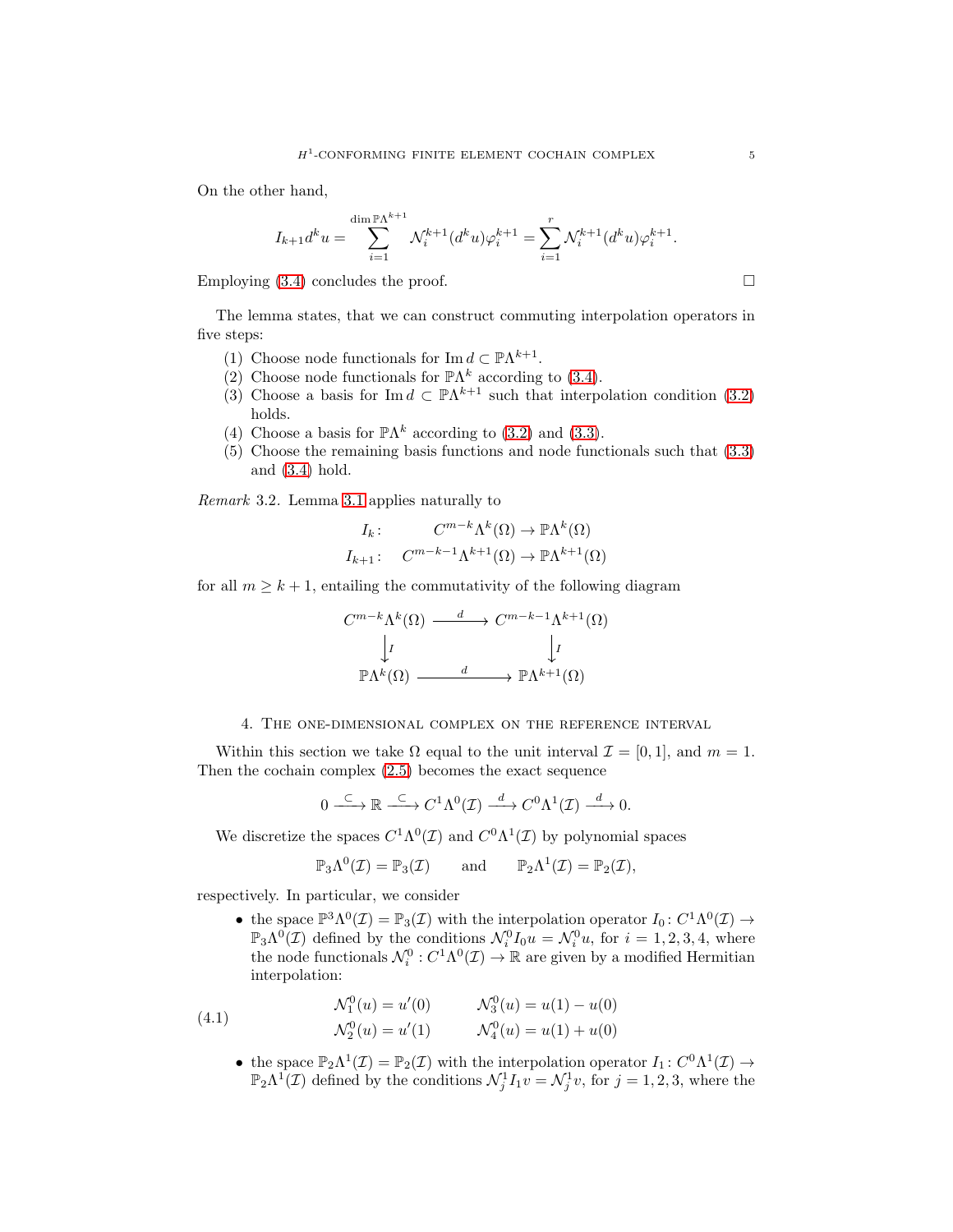node functionals  $\mathcal{N}_j^1 : C^0 \Lambda^1(\mathcal{I}) \to \mathbb{R}$  are given by:

<span id="page-5-0"></span>(4.2) 
$$
\mathcal{N}_1^1(v) = v(0) \n\mathcal{N}_2^1(v) = v(1) \n\mathcal{N}_3^1(v) = \int_{\mathcal{I}} v(x) dx.
$$

The second set of node functionals is a well-known alternative to Lagrange interpolation and it yields a unisolvent finite element. The basis of  $\mathbb{P}_2(\mathcal{I})$  dual to the set of node functionals in [\(4.2\)](#page-5-0) is:

<span id="page-5-2"></span>(4.3) 
$$
\varphi_1^1(x) = 1 - 4x + 3x^2
$$
,  $\varphi_2^1(x) = -2x + 3x^2$ ,  $\varphi_3^1(x) = 6x - 6x^2$ .

By straight forward computation, we obtain the following result.

**Lemma 4.1.** *If in*  $\mathbb{P}_3(\mathcal{I})$  *we choose the basis* 

<span id="page-5-1"></span>(4.4) 
$$
\varphi_1^0(x) = x - 2x^2 + x^3 \qquad \varphi_3^0(x) = -\frac{1}{2} + 3x^2 - 2x^3
$$

$$
\varphi_2^0(x) = -x^2 + x^3 \qquad \varphi_4^0(x) = \frac{1}{2}
$$

*there holds*  $\mathcal{N}_i^0(\varphi_j^0) = \delta_{ij}$ *, and the element is unisolvent.* 

In this framework, the interpolation operators defined in [\(3.1\)](#page-3-1) become:

$$
I_0 u(x) = \sum_{i=1}^4 \mathcal{N}_i^0(u) \, \varphi_i^0(x), \qquad I_1 v(x) = \sum_{j=1}^3 \mathcal{N}_j^1(v) \, \varphi_j^1(x).
$$

The following lemma shows that  $I_0$  and  $I_1$  commute with the exterior derivative.

<span id="page-5-3"></span>Lemma 4.2. *The following diagram commutes:*

$$
C^{1}\Lambda^{0}(\mathcal{I}) \xrightarrow{d} C^{0}\Lambda^{1}(\mathcal{I})
$$
  
\n
$$
\downarrow I \qquad \qquad \downarrow I
$$
  
\n
$$
\mathbb{P}_{3}\Lambda^{0}(\mathcal{I}) \xrightarrow{d} \mathbb{P}_{2}\Lambda^{1}(\mathcal{I})
$$

*that is, for every*  $u \in C^1 \Lambda^0(\mathcal{I})$ *, there holds* 

$$
d^0I_0u = I_1d^0u.
$$

*Proof.* To prove the result, it is enough to verify that the assumptions of lemma [3.1](#page-3-5) are fulfilled. Comparing the bases in [\(4.4\)](#page-5-1) and [\(4.3\)](#page-5-2), we see by straight forward computation that [\(3.3\)](#page-3-4) holds. In particular,  $d\varphi_4^0 \equiv 0$ , such that  $\varphi_4^0$  spans the kernel of d. Moreover,

$$
\mathcal{N}_1^1(du) = du(0) = u'(0) = \mathcal{N}_1^0(u).
$$

The same argument yields for  $\mathcal{N}_2^1(du) = \mathcal{N}_2^0(u)$ . Furthermore,

$$
\mathcal{N}_3^1(du) = \int_{\mathcal{I}} du \, dx = \int_{\mathcal{I}} u' \, dx = u(1) - u(0) = \mathcal{N}_3^0(u).
$$

*Remark* 4.3. The set of node functionals  $\{ \mathcal{N}_j^0 \}_{j=1}^4$  doesn't contain the evaluation functionals in the end points of the interval  $\mathcal I$  individually. Hence it is not immediately obvious that the interpolation operator  $I_0$  generates continuity. Nevertheless, a simple computation shows that  $I_0u(x) = u(x)$  for  $x = 0, 1$ .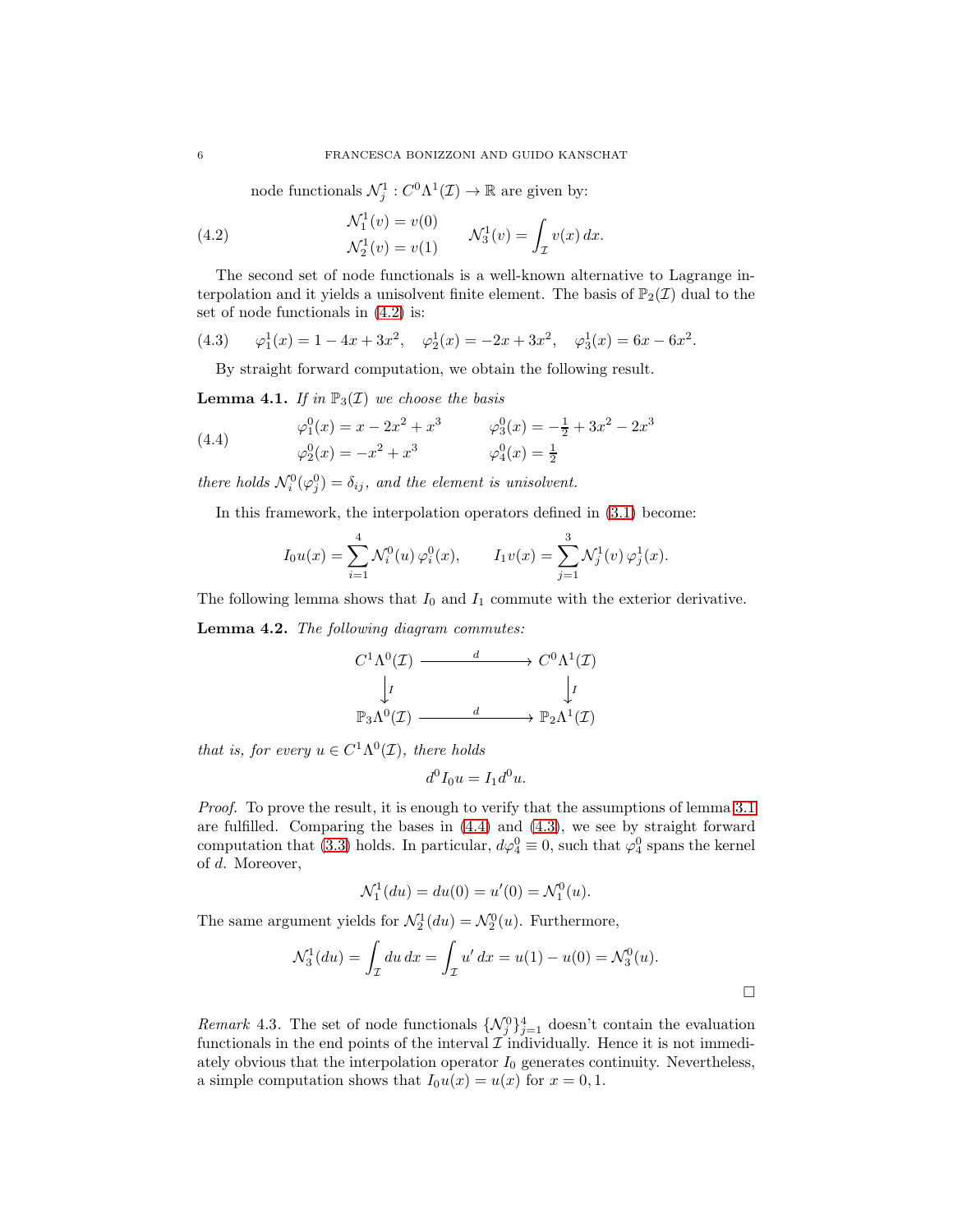#### 5. Quasi-interpolation operators

<span id="page-6-0"></span>The node functionals introduced in Section [4](#page-4-0) require point values of first derivative of  $u$ . In this section we want to weaken this condition, by defining weighted node functionals, which yield quasi-interpolation operators on  $L^2$ .

5.1. Node functionals on perturbed intervals. We begin by introducing perturbations of the reference interval  $\mathcal{I} = [0, 1]$ . Let  $0 < \varrho \leq \frac{1}{3}$  be a fixed parameter and  $\mathcal{I}_{\varrho} = [-\varrho, 1 + \varrho]$ . Choose  $y_l, y_r \in \mathcal{I}_{\varrho}$  such that  $y_l \in B_{\varrho}(0)$  and  $y_r \in B_{\varrho}(1)$ , where  $B_{\varrho}(x)$  denotes the interval of radius  $\varrho$  and center x. The perturbed interval  $\tilde{\mathcal{I}}_{y_l, y_r} = [y_l, y_r]$  is defined as the image of the reference interval  $\mathcal I$  via a monotone, possibly non-linear mapping

$$
\Phi_{y_l,y_r}:\mathcal{I}\to\tilde{\mathcal{I}}_{y_l,y_r}
$$

satisfying  $\Phi'_{y_l, y_r} \equiv 1$  on  $B_{\varrho}(0)$  and  $B_{\varrho}(1)$ . It turns out that the actual shape of  $\Phi$ is not needed in the definition of the quasi-interpolation operators. We transform the node functionals for  $\mathbb{P}_3\Lambda^0$  in [\(4.1\)](#page-4-1) as:

<span id="page-6-1"></span>(5.1) 
$$
\begin{aligned}\n\widetilde{\mathcal{N}_1^0}(u) &= u'(y_l) & \widetilde{\mathcal{N}_3^0}(u) &= u(y_r) - u(y_l) \\
\widetilde{\mathcal{N}_2^0}(u) &= u'(y_r) & \widetilde{\mathcal{N}_4^0}(u) &= u(y_r) + u(y_l)\n\end{aligned}
$$

and those for  $\mathbb{P}_2\Lambda^1$  in [\(4.2\)](#page-5-0) as:

<span id="page-6-2"></span>(5.2) 
$$
\begin{aligned}\n\mathcal{N}_1^1(v) &= v(y_l) \\
\widetilde{\mathcal{N}_2^1}(v) &= v(y_r)\n\end{aligned}\n\qquad\n\begin{aligned}\n\widetilde{\mathcal{N}_3^0}(v) &= \int_{\tilde{\mathcal{I}}_{y_l, y_r}} v(\tilde{x}) d\tilde{x}.\n\end{aligned}
$$

By proceeding as in the proof of Lemma [4.2,](#page-5-3) we obtain the following result.

<span id="page-6-4"></span>Lemma 5.1. *The transformed node functionals* [\(5.1\)](#page-6-1) *and* [\(5.2\)](#page-6-2) *satisfy the following property:*

$$
\widetilde{\mathcal{N}_i^1}(du) = \widetilde{\mathcal{N}_i^0}(u), \quad i = 1, 2, 3,
$$

*for all*  $u \in C^1 \Lambda^0(\mathcal{I}_{\varrho})$ *.* 

5.2. Weighted node functionals. Let  $\eta \in C^{\infty}(\mathbb{R})$  be the standard mollifier

$$
\eta(x):=\left\{\begin{array}{ll} C\,\exp\left(\frac{1}{|x|^2-1}\right),&\text{if}\ |x|<1\\ 0,&\text{if}\ |x|>1\end{array}\right.
$$

where the constant  $C$  normalizes the integral to 1. Then, the cut-off functions for the intervals  $B_l := B_{\varrho}(0)$  and  $B_r := B_{\varrho}(1)$  are given by

$$
\eta_l(x) := \frac{1}{\varrho} \eta \left( \frac{x}{\varrho} \right), \quad \eta_r(x) := \frac{1}{\varrho} \eta \left( \frac{x-1}{\varrho} \right).
$$

Note that, due to normalization, it holds

$$
\int_{\mathbb{R}} \eta_l(x) dx = \int_{\mathbb{R}} \eta_r(x) dx = 1, \qquad \|\eta_l\|_{L^2(\mathbb{R})} = \|\eta_r\|_{L^2(\mathbb{R})} = \frac{\|\eta\|_{L^2(\mathbb{R})}}{\sqrt{\varrho}}.
$$

We introduce the weighted node functionals  $\mathcal{N}_i^k \in (C^{1-k} \Lambda^k(\mathcal{I}_{\varrho}))^*$  as follows:

<span id="page-6-3"></span>(5.3) 
$$
\overline{\mathcal{N}_i^k}(u) = \iint_{B_l} \eta_l(\xi_l) \eta_r(\xi_r) \widetilde{\mathcal{N}_i^k}(u) d\xi_r d\xi_l,
$$

for  $k = 0, 1$  and all admissible values of i.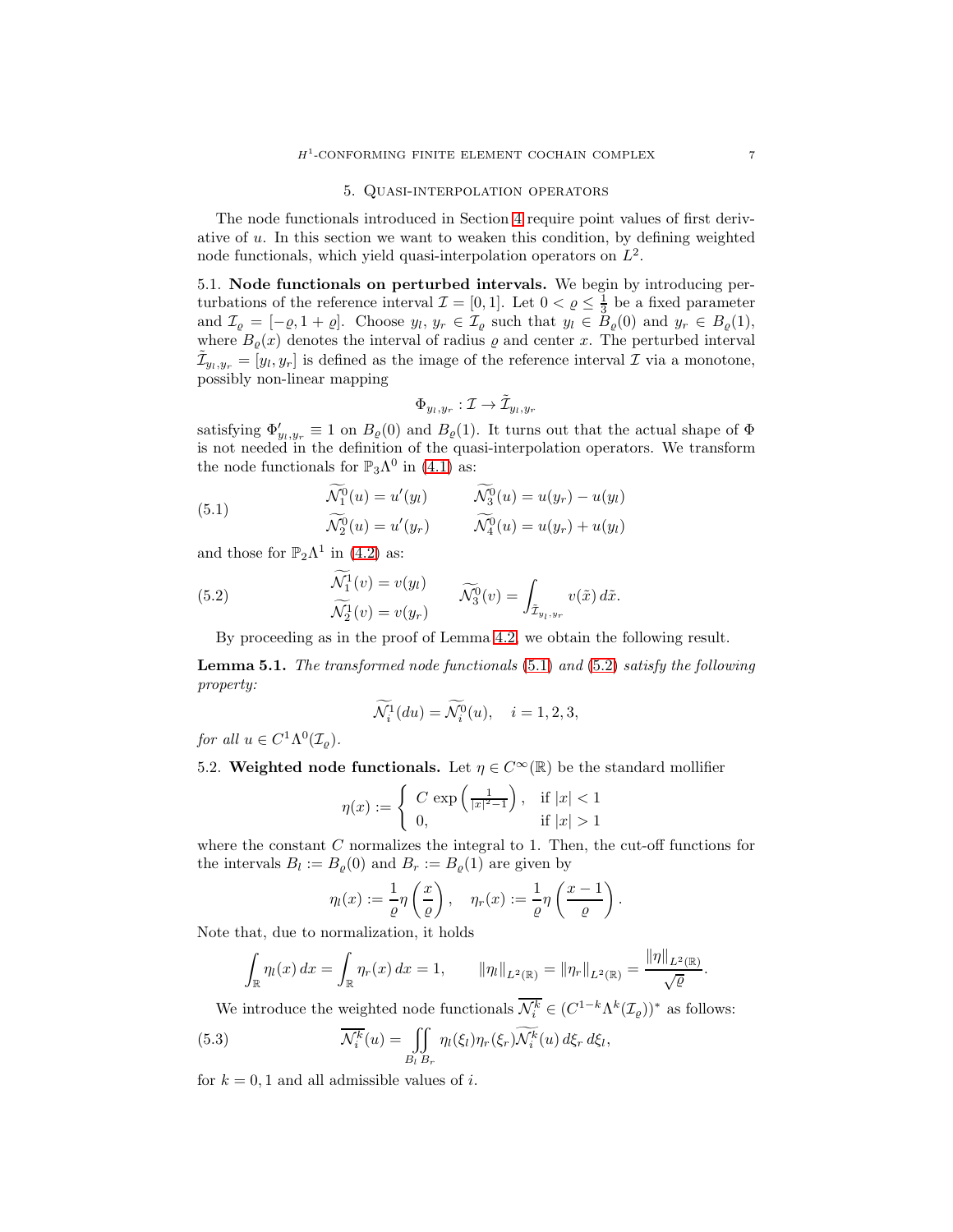*Remark* 5.2*.* The normalization entails, for instance,

$$
\overline{\mathcal{N}_1^0}(u) = \int_{B_l} \eta_l(\xi) \widetilde{\mathcal{N}_1^0}(u) d\xi.
$$

Thus, the weighted node functionals  $\mathcal{N}_1^0(u)$ ,  $\mathcal{N}_2^0(u)$ ,  $\mathcal{N}_1^1(v)$ , and  $\mathcal{N}_2^1(v)$  are characterized by the transformations of only a single end point. Nevertheless, the remaining node functionals  $\mathcal{N}_3^0(u)$ ,  $\mathcal{N}_4^0(u)$ , and  $\mathcal{N}_3^1(v)$  are truly double integrals on the balls around both end points.

<span id="page-7-1"></span>5.3. Quasi-interpolation operators. We define now the quasi-interpolation operators.

**Definition 5.3.** Let  $\{\mathcal{N}_i^0\}$ ,  $\{\mathcal{N}_i^1\}$  be the weighted node functionals as in [\(5.3\)](#page-6-3), and  $\{\varphi_i^0\}$ ,  $\{\varphi_i^1\}$  be the basis functions on the reference element  $\mathcal I$  as in [\(4.3\)](#page-5-2) and [\(4.4\)](#page-5-1). The quasi-interpolation operators on  $\mathcal{I}_{\varrho}$  are defined as:

<span id="page-7-0"></span>(5.4)  
\n
$$
\Pi_0: C^1 \Lambda^0(\mathcal{I}_{\varrho}) \to \mathbb{P}_3 \Lambda^0(\mathcal{I}) \qquad u \mapsto \sum_{i=1}^4 \overline{\mathcal{N}_i^0}(u) \varphi_i^0,
$$
\n
$$
\Pi_1: C^0 \Lambda^1(\mathcal{I}_{\varrho}) \to \mathbb{P}_2 \Lambda^1(\mathcal{I}) \qquad v \mapsto \sum_{i=1}^3 \overline{\mathcal{N}_i^1}(v) \varphi_i^1,
$$

Furthermore, for later convenience, we extend both operators such that

<span id="page-7-2"></span>(5.5) 
$$
\Pi_0: C^0 \Lambda^1(\mathcal{I}_{\varrho}) \to 0, \qquad \Pi_1: C^1 \Lambda^0(\mathcal{I}_{\varrho}) \to 0.
$$

We show now that the quasi-interpolation operators  $\Pi_0$  and  $\Pi_1$  are well-defined and bounded on  $L^2(\mathcal{I}_{\varrho}).$ 

<span id="page-7-3"></span>Theorem 5.4. *The quasi-interpolation operators admit the following estimates:*

$$
\begin{aligned} &\|\Pi_0 u\|_{L^2\Lambda^0(\mathcal{I}_{\varrho})} \leq C_{\Pi_0} \left\|u\right\|_{L^2\Lambda^0(\mathcal{I}_{\varrho})}, & \forall u \in L^2\Lambda^0(\mathcal{I}_{\varrho}), \\ &\|\Pi_1 v\|_{L^2\Lambda^1(\mathcal{I}_{\varrho})} \leq C_{\Pi_1} \left\|v\right\|_{L^2\Lambda^1(\mathcal{I}_{\varrho})}, & \forall v \in L^2\Lambda^1(\mathcal{I}_{\varrho}), \end{aligned}
$$

where  $C_{\Pi_0}$ ,  $C_{\Pi_1}$  are positive constants depending on  $\rho$ , but independent of u and v.

*Proof.* It is enough to show that the weighted node functionals  $\mathcal{N}_i^k$ , for  $k = 0, 1$ , and for all admissible values of *i*, are bounded on  $L^2$ . First, for  $u \in L^2(\Omega)$ 

$$
\left| \overline{\mathcal{N}_1^1} v \right| = \left| \int_{B_l} \int_{B_r} \eta_l(\xi_l) \eta_r(\xi_r) v(\xi_l) \, d\xi_r \, d\xi_l \right| = \left| \int_{B_l} \eta_l(\xi_l) v(\xi_l) \, d\xi_l \right|
$$
  

$$
\leq ||\eta_l||_{L^2(B_l)} ||v||_{L^2(B_l)} \leq \varrho^{-1/2} ||\eta||_{L^2(\mathbb{R})} ||v||_{L^2(\mathcal{I}_{\varrho})}.
$$

This argument immediately transfer to  $\mathcal{N}_2^1$ . For  $\mathcal{N}_3^0$  (and with appropriate modification for  $\mathcal{N}_4^0$ ) we obtain by the same means

> $\overline{\phantom{a}}$  $\overline{\phantom{a}}$  $\overline{\phantom{a}}$  $\overline{\phantom{a}}$

$$
\left|\overline{\mathcal{N}_3^0}u\right| = \left|\int_{B_l}\int_{B_r} \eta_l(\xi_l)\eta_r(\xi_r)\left(u(\xi_r) - u(\xi_l)\right)d\xi_r d\xi_l\right|
$$
  
= 
$$
\left|\int_{B_r} \eta_r(\xi_r)u(\xi_r) d\xi_r - \int_{B_l} \eta_l(\xi_l)u(\xi_l) d\xi_l\right|
$$
  

$$
\leq 2 \varrho^{-1/2} \|\eta\|_{L^2(\mathbb{R})} \|u\|_{L^2(\mathcal{I}_\varrho)}.
$$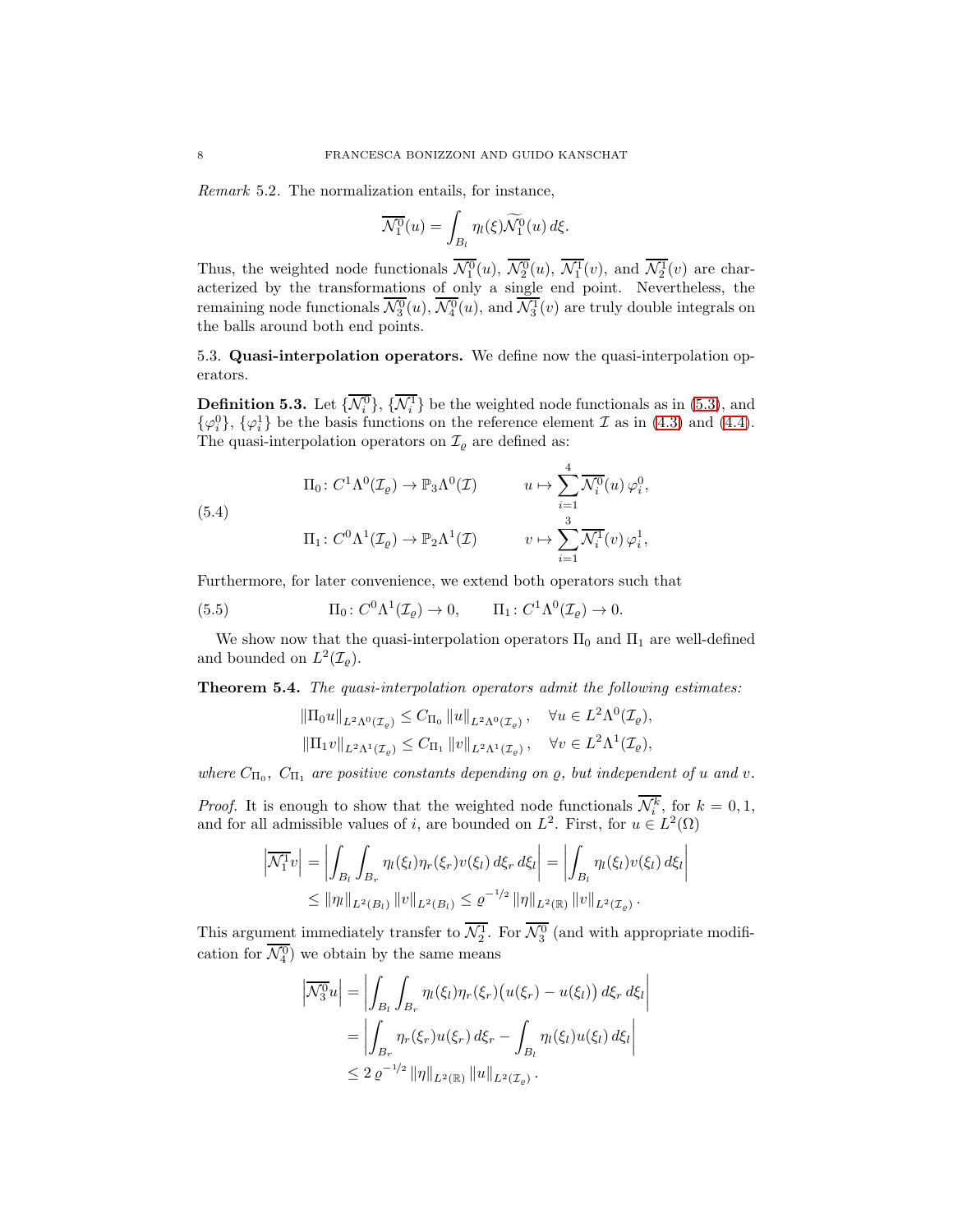For the integral node value we observe

$$
\left| \overline{\mathcal{N}_3^1} v \right| = \left| \int_{B_l} \int_{B_r} \int_{\tilde{\mathcal{I}}} \eta_l(\xi_l) \eta_r(\xi_r) v(\tilde{x}) \, d\tilde{x} \, d\xi_r \, d\xi_l \right|
$$
  
\n
$$
\leq \int_{B_l} \int_{B_r} \int_{\tilde{\mathcal{I}}} \eta_l(\xi_l) \eta_r(\xi_r) \left| v(\tilde{x}) \right| \, d\tilde{x} \, d\xi_r \, d\xi_l
$$
  
\n
$$
\leq \|v\|_{L^1(\mathcal{I}_{\varrho})} \int_{B_l} \int_{B_r} \eta_l(\xi_l) \eta_r(\xi_r) \, d\xi_r \, d\xi_l
$$
  
\n
$$
\leq \sqrt{1 + 2\varrho} \|v\|_{L^2(\mathcal{I}_{\varrho})} .
$$

Finally, we estimate the degrees of freedom involving derivatives using integration by parts, for instance

$$
\left| \overline{\mathcal{N}_1^0} u \right| = \left| \int_{B_l} \int_{B_r} \eta_l(\xi_l) \, \eta_r(\xi_r) u'(\xi_l) \, d\xi_r \, d\xi_l \right| = \left| \int_{B_l} \eta_l(\xi_l) u'(\xi_l) \, d\xi_l \right| \n= \left| \int_{B_l} \eta'_l(\xi_l) u(\xi_l) \, d\xi_l \right| \leq \varrho^{-3/2} \left| \|\eta'\|_{L^2(\mathbb{R})} \left\| u \right\|_{L^2(\mathcal{I}_{\varrho})}.
$$

The statement is then proved, with

$$
C_{\Pi_0} = \varrho^{-3/2} \|\eta'\|_{L^2(\mathbb{R})} \left( \|\varphi_1^0\|_{L^2(\mathcal{I}_{\varrho})} + \|\varphi_2^0\|_{L^2(\mathcal{I}_{\varrho})} \right) + 2\varrho^{-1/2} \|\eta\|_{L^2(\mathbb{R})} \left( \|\varphi_3^0\|_{L^2(\mathcal{I}_{\varrho})} + \|\varphi_4^0\|_{L^2(\mathcal{I}_{\varrho})} \right), C_{\Pi_1} = \varrho^{-1/2} \|\eta\|_{L^2(\mathbb{R})} \left( \|\varphi_1^1\|_{L^2(\mathcal{I}_{\varrho})} + \|\varphi_2^1\|_{L^2(\mathcal{I}_{\varrho})} \right) + \sqrt{1+2\varrho} \|\varphi_3^1\|_{L^2(\mathcal{I}_{\varrho})}.
$$

The following lemma shows that the quasi-interpolation operators  $\Pi_0$  and  $\Pi_1$ are co-chain operators.

<span id="page-8-0"></span>Lemma 5.5. *The exterior derivative and the quasi-interpolation operators in* [\(5.4\)](#page-7-0) *commute, namely, for all*  $u \in H\Lambda^0(\mathcal{I}_{\varrho})$  *there holds* 

$$
d^0\Pi_0 u = \Pi_1 d^0 u.
$$

*Proof.* From lemma [5.1](#page-6-4) it follows immediately that for all  $u \in H\Lambda^0(\mathcal{I}_{\varrho})$ 

$$
\overline{\mathcal{N}_i^1}(du) = \overline{\mathcal{N}_i^0}(u), \qquad i = 1, 2, 3.
$$

Thus, the assumptions of lemma [3.1](#page-3-5) for  $\Pi_0$  and  $\Pi_1$  are fulfilled. Since the basis functions are the same as for the canonical interpolation operator  $I$ , the result follows.  $\Box$ 

We note that  $\Pi_0$  and  $\Pi_1$  are not interpolation operators in the classical sense. In particular, they do not act as the identity on their range. They share this with the classical quasi-interpolation operators in [\[Cle75,](#page-18-16) [EG17,](#page-18-17) [SZ90\]](#page-18-18) as well as the commuting ones in [\[Chr07,](#page-18-19) [Sch08\]](#page-18-13). By using a trick from [\[Sch10\]](#page-18-14), we can define new operators  $\hat{\Pi}_0$  and  $\hat{\Pi}_1$  which have the projection property.

To this end, let us first highlight the dependence of  $\Pi_k$  on the size of the intervals  $B_{\varrho}$  by writing  $\Pi_k(\varrho)$  for  $k = 0, 1$ . By the definition of the node functionals, we have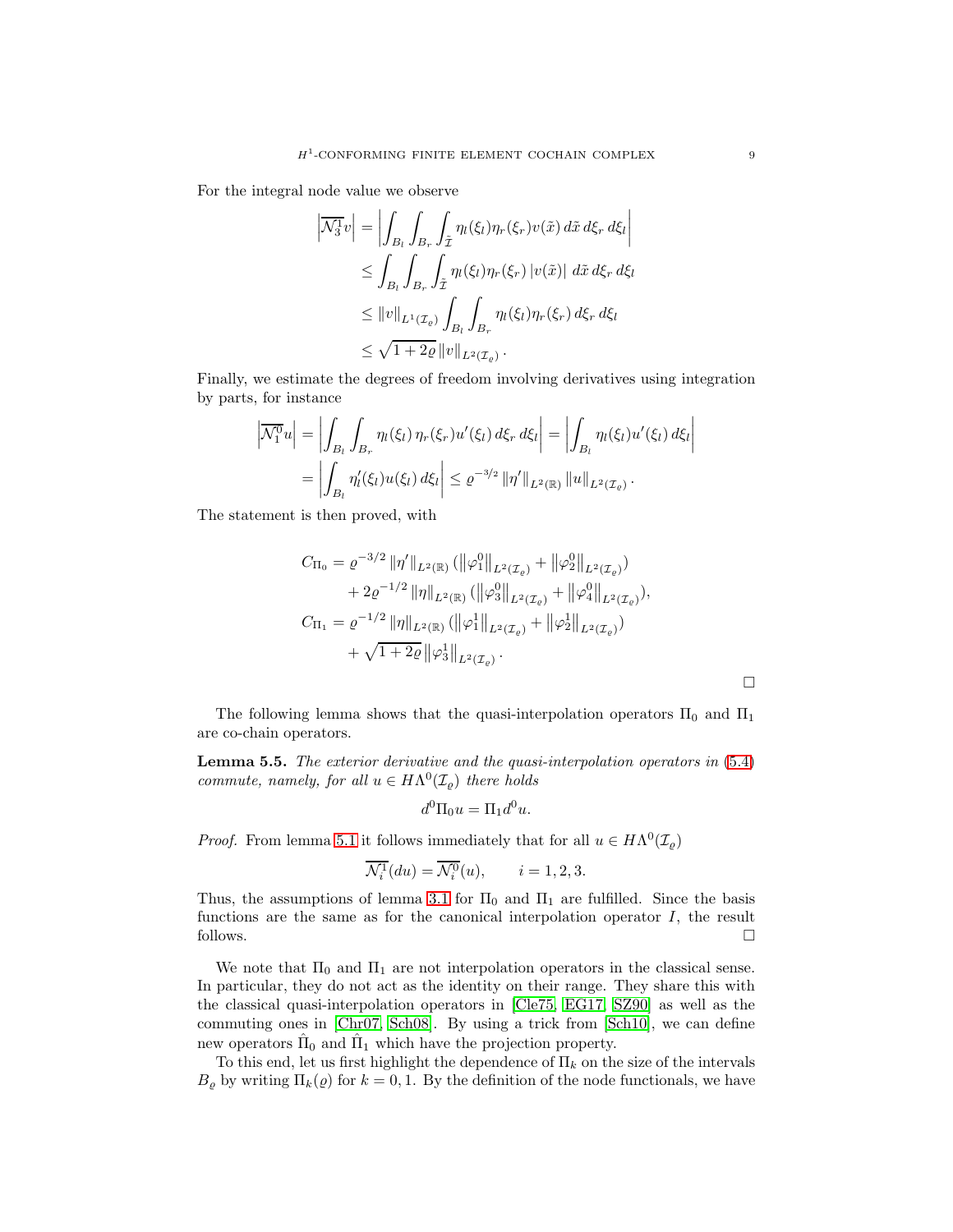for any polynomial  $p \in \mathbb{P}\Lambda^k$ 

$$
\Pi_k(\varrho)p \to I_k p \qquad \text{as} \qquad \varrho \to 0.
$$

Since  $I_k$  acts as identity on  $\mathbb{P}\Lambda^k$  the operator  $\Pi_k$  is invertible on this space for sufficiently small  $\rho$ . Then, we can set

$$
\hat{\Pi}_k = \left(\Pi_{k|\mathbb{P}\Lambda^k}\right)^{-1} \Pi_k.
$$

#### 6. TENSOR COMPLEX IN  $n$  DIMENSIONS

<span id="page-9-0"></span>We start the section with a brief introduction to the tensor product of cochain complexes. Then, we detail two particular cases: the tensorization of the  $L^2$  de Rahm complex [\(2.4\)](#page-2-2) on  $\mathcal{I}_{\rho}$ , and the tensorization of the finite element complex on  $\mathcal I$  introduced in Section [4.](#page-4-0)

6.1. Introduction to the tensor product of cochain complexes. Let  $S \subset \mathbb{R}^n$ and  $T \subset \mathbb{R}^m$  be two open bounded domains, and let  $V \subset H\Lambda^k(S)$  and  $W \subset H\Lambda^{\ell}(T)$ be Hilbert spaces of differential forms, with inner products  $(\cdot, \cdot)_{H\Lambda^k}$  and  $(\cdot, \cdot)_{H\Lambda^\ell}$ , respectively (see  $(2.2)$ ). Following [\[RS80,](#page-18-20) Chapter 2] we recall the definition of the tensor product  $V \otimes W$ .

Given two differential forms  $v \in V$  and  $w \in W$ , with

$$
v = \sum_{\sigma \in \Sigma (k,n)} v_{\sigma} dx^{\sigma}, \quad w = \sum_{\tau \in \Sigma (\ell,m)} w_{\tau} dx^{\tau},
$$

their tensor product  $v \otimes w$  is the  $(k + \ell)$ -form, expressed in coordinates as

<span id="page-9-1"></span>(6.1) 
$$
v \otimes w = \sum_{\substack{\sigma \in \Sigma(k,n) \\ \tau \in \Sigma(\ell,m)}} v_{\sigma} \otimes w_{\tau} dx^{\sigma} \wedge dx^{\tau}.
$$

Denote with  $\mathcal E$  the set of finite linear combinations of tensor product differential forms as in [\(6.1\)](#page-9-1). We define an inner product on  $\mathcal E$  as

<span id="page-9-2"></span>
$$
(6.2) \t\t\t (v_1 \otimes w_1, v_2 \otimes w_2)_{H\Lambda^k \otimes H\Lambda^\ell} = (v_1, v_2)_{H\Lambda^k} (w_1, w_2)_{H\Lambda^\ell},
$$

and we extend it by linearity to  $\mathcal{E}$ . The tensor product space  $V \otimes W$  is the Hilbert space obtained as completition of  $\mathcal E$  under the inner product [\(6.2\)](#page-9-2). If  $\{\zeta_i\}$  and  $\{\xi_i\}$ are orthonormal bases of the Hilbert spaces  $V$  and  $W$ , respectively, then the set  $\{\zeta_i \otimes \xi_j\}$  is an othonormal basis for  $V \otimes W$ , which we refer to as rank-one basis since it consists of elements of tensor rank one.

Following [\[ABB15\]](#page-17-0), we recall the definition of tensor product of complexes of differential forms. Let there be given two complexes on  $S \subset \mathbb{R}^n$  and  $T \subset \mathbb{R}^m$ 

<span id="page-9-3"></span>(6.3) 
$$
0 \xrightarrow{\subset} \mathbb{R} \xrightarrow{\subset} V^0 \xrightarrow{d} V^1 \xrightarrow{d} \cdots \xrightarrow{d} V^n \xrightarrow{d} 0
$$

$$
0 \xrightarrow{\subset} \mathbb{R} \xrightarrow{\subset} W^0 \xrightarrow{d} W^1 \xrightarrow{d} \cdots \xrightarrow{d} W^m \xrightarrow{d} 0
$$

which are subcomplexes of the  $L^2$  de Rham complex of  $S \subset \mathbb{R}^n$  and  $T \subset \mathbb{R}^m$ , respectively, meaning that  $V^k \subset H\Lambda^k(S)$  and  $d(V^k) \subset V^{k+1}$  for all  $k = 0, \ldots, n$ , and  $W^j \subset H\Lambda^j(T)$  and  $d(W^j) \subset W^{j+1}$ , for all  $j = 0, \ldots, m$ . The tensor product of the two complexes in [\(6.3\)](#page-9-3) is the complex

<span id="page-9-4"></span>
$$
(6.4) \ 0 \longrightarrow \mathbb{R} \longrightarrow (\mathbb{V} \otimes W)^{0} \longrightarrow (\mathbb{V} \otimes W)^{1} \longrightarrow \cdots \longrightarrow (\mathbb{V} \otimes W)^{m+n} \longrightarrow 0,
$$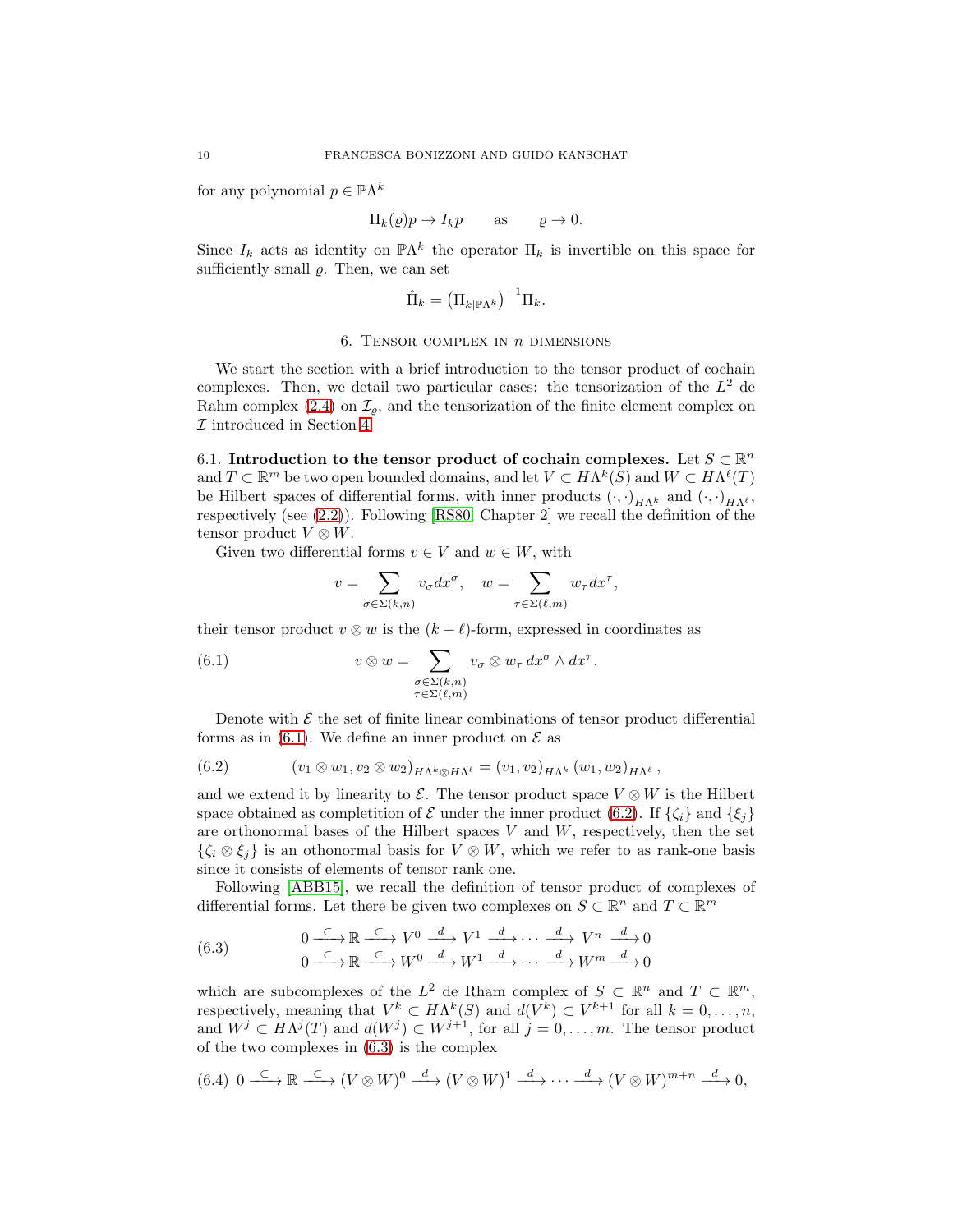where the space  $(V \otimes W)^k$  is defined as

<span id="page-10-1"></span>(6.5) 
$$
(V \otimes W)^k := \bigoplus_{i+j=k} (V^i \otimes W^j), \quad k = 0, \ldots, m+n,
$$

and the exterior derivative  $d: (V \otimes W)^k \to (V \otimes W)^{k+1}$  is defined as

<span id="page-10-2"></span>
$$
(6.6) \t dk(u \otimes v) = diu \otimes v + (-1)iu \otimes djv, \t u \in Vi, v \in Wj, i + j = k.
$$

Note that the complex [\(6.4\)](#page-9-4) is a subcomplex of the de Rham complex on the Cartesian product  $S \times T$ . This construction generalizes to the tensor product of any finite number of subcomplexes of the  $L^2$  de Rham complex.

6.2. Tensorization of the  $L^2$  de Rham complex. We detail now the particular case where  $S = T = \mathcal{I}_{\varrho} \subset \mathbb{R}$ , and the complexes in [\(6.3\)](#page-9-3) coincide with the  $L^2$  de Rham complex on  $\mathcal{I}_{\varrho}$  (see [\(2.4\)](#page-2-2))

<span id="page-10-0"></span>(6.7) 
$$
0 \xrightarrow{\subset} \mathbb{R} \xrightarrow{\subset} H\Lambda^0(\mathcal{I}_{\varrho}) \xrightarrow{d} H\Lambda^1(\mathcal{I}_{\varrho}) \xrightarrow{d} 0.
$$

The tensorization of the complex [\(6.7\)](#page-10-0) with itself gives the following complex on the square  $\mathcal{I}_{\varrho} \times \mathcal{I}_{\varrho}$ 

<span id="page-10-3"></span>
$$
(6.8) \quad 0 \xrightarrow{\subset} \mathbb{R} \xrightarrow{\subset} (H\Lambda \otimes H\Lambda)^0 \xrightarrow{d} (H\Lambda \otimes H\Lambda)^1 \xrightarrow{d} (H\Lambda \otimes H\Lambda)^2 \xrightarrow{d} 0,
$$

where, in accordance with [\(6.5\)](#page-10-1), we have

<span id="page-10-4"></span>(6.9) 
$$
(H\Lambda \otimes H\Lambda)^k := \bigoplus_{\substack{i+j=k\\i,j=0,1}} H\Lambda^i \otimes H\Lambda^j, \quad k=0,1,2.
$$

In particular, we have

$$
(H\Lambda \otimes H\Lambda)^0 = H\Lambda^0 \otimes H\Lambda^0,
$$
  
\n
$$
(H\Lambda \otimes H\Lambda)^1 = (H\Lambda^0 \otimes H\Lambda^1) \oplus (H\Lambda^1 \otimes H\Lambda^0),
$$
  
\n
$$
(H\Lambda \otimes H\Lambda)^2 = H\Lambda^1 \otimes H\Lambda^1.
$$

The exterior derivative  $d : (H\Lambda \otimes H\Lambda)^k \to (H\Lambda \otimes H\Lambda)^{k+1}$  is defined in equation [\(6.6\)](#page-10-2). In particular, it holds

$$
d^{0}(u_{0} \otimes v_{0}) = d^{0}u_{0} \otimes v_{0} + u_{0} \otimes d^{0}v_{0}, \qquad \forall u_{0} \otimes v_{0} \in H\Lambda^{0} \otimes H\Lambda^{0},
$$
  
\n
$$
d^{1}(u_{0} \otimes v_{1}) = d^{0}u_{0} \otimes v,
$$
  
\n
$$
d^{1}(u_{1} \otimes v_{0}) = u_{1} \otimes d^{0}v_{0}, \qquad \forall u_{1} \otimes v_{0} \in H\Lambda^{1} \otimes H\Lambda^{0}.
$$

Formula  $(6.8)$  and  $(6.9)$  generalize to the *n*-fold tensor product, leading to the following complex on the *n*-dimensional hypercube  $\mathcal{I}_{\varrho}^{\times n}$ 

$$
0 \xrightarrow{\subset} \mathbb{R} \xrightarrow{d} (H\Lambda^{\otimes n})^0 \xrightarrow{d} (H\Lambda^{\otimes n})^1 \xrightarrow{d} \cdots \xrightarrow{d} (H\Lambda^{\otimes n})^n \xrightarrow{d} 0.
$$

The space  $(H\Lambda^{\otimes n})^k$ , for  $k=0,\ldots,n$ , is defined as

$$
(H\Lambda^{\otimes n})^k:=\bigoplus_{{\mathbf i}\in \chi_k}H\Lambda^{i_1}\otimes\cdots\otimes H\Lambda^{i_n}.
$$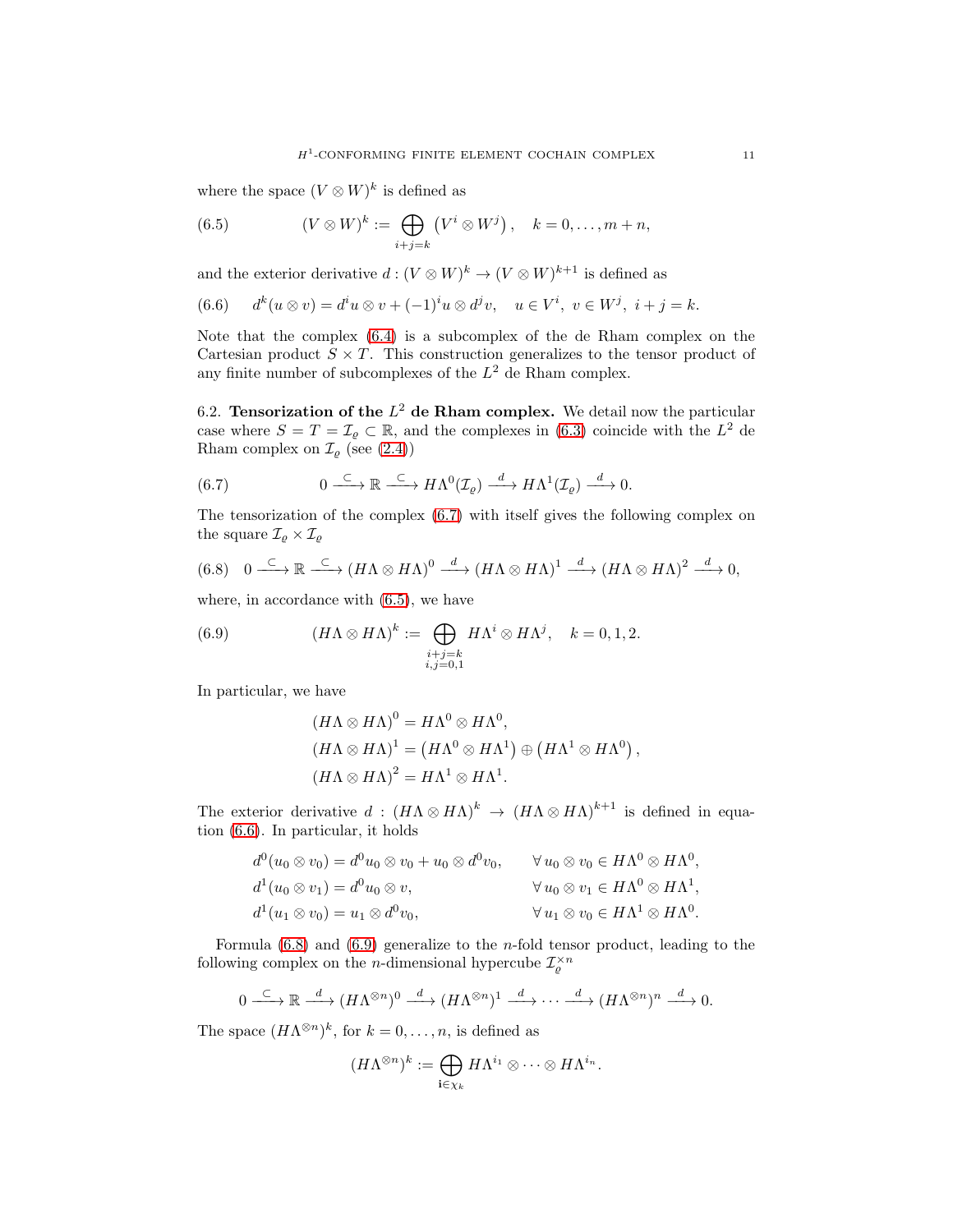Here we employ an alternative representation of  $\Sigma(k, n)$  by characteristic vectors, where the binary vector i selects  $k$  out of the  $n$  fibers, and is thus taken from the set

<span id="page-11-2"></span>(6.10) 
$$
\chi_k := \left\{ \ell = (\ell_1, \ldots, \ell_n) \in \{0, 1\}^n \middle| \sum_{j=1}^n \ell_j = k \right\}.
$$

Note that the tensor product space  $(H\Lambda^{\otimes n})^k$  is a proper, dense subspace of the space  $H\Lambda^k(\mathcal{I}_{\varrho}^{\times n})$ . For  $H^1 = H\Lambda^0$ , see [\[Hac14,](#page-18-21) Section 3.4.2], for the other spaces, note that  $(C^{\infty}\Lambda^{\otimes n})^k$  is dense in  $(H\Lambda^{\otimes n})^k$  as well as in  $H\Lambda^k(\mathcal{I}_{\varrho}^{\times n})$ .

By straightforward computations, and making use of [\(6.6\)](#page-10-2), we derive the following formula for the exterior derivative  $d: (H\Lambda^{\otimes n})^k \to (H\Lambda^{\otimes n})^{k+1}$ :

<span id="page-11-3"></span>(6.11) 
$$
d^{k}(u_{1} \otimes \cdots \otimes u_{n}) = \sum_{j=1}^{n} \theta_{j} (u_{1} \otimes \cdots \otimes du_{j} \otimes \cdots \otimes u_{n}),
$$

where  $\theta_j \in \{-1, 1\}$  is defined as  $\theta_j := (-1)^{\sum_{\ell=1}^{j-1} i_\ell}$ .

6.3. Tensorization of the finite element complex. We focus now on the finite element complex

<span id="page-11-1"></span>(6.12) 
$$
0 \xrightarrow{\subset} \mathbb{R} \xrightarrow{\subset} \mathbb{P}_3 \Lambda^0(\mathcal{I}) \xrightarrow{d} \mathbb{P}_2 \Lambda^1(\mathcal{I}) \xrightarrow{d} 0
$$

with node functionals as in [\(5.3\)](#page-6-3). We write the generic  $\mathbb{P}\Lambda$  to refer to either space of polynomial forms, with the understanding that  $\mathbb{P}\Lambda^0 \equiv \mathbb{P}_3\Lambda^0$  and  $\mathbb{P}\Lambda^1 \equiv \mathbb{P}_2\Lambda^1$ .

Applying the tensor product construction to [\(6.12\)](#page-11-1), we find the following tensor product complex on  $\mathcal{I}^{\times n}$ 

<span id="page-11-4"></span>(6.13) 
$$
0 \xrightarrow{\subset} \mathbb{R} \xrightarrow{\subset} (\mathbb{P}\Lambda^{\otimes n})^0 \xrightarrow{d} (\mathbb{P}\Lambda^{\otimes n})^1 \xrightarrow{d} \cdots (\mathbb{P}\Lambda^{\otimes n})^n \xrightarrow{d} 0,
$$

where the space  $(\mathbb{P}\Lambda^{\otimes n})^k$ , for  $k=0,\ldots,n$ , is defined as

<span id="page-11-6"></span>(6.14) 
$$
(\mathbb{P}\Lambda^{\otimes n})^k = \bigoplus_{\mathbf{i}\in\chi_k} \mathbb{P}\Lambda^{i_1} \otimes \cdots \otimes \mathbb{P}\Lambda^{i_n},
$$

the set  $\chi_k$  being introduced in [\(6.10\)](#page-11-2), and the exterior derivative  $d: (\mathbb{P}\Lambda^{\otimes n})^k \to$  $(\mathbb{P}\Lambda^{\otimes n})^{k+1}$  is as in [\(6.11\)](#page-11-3).

The tensor product construction yields node functionals for  $(\mathbb{P}\Lambda^{\otimes n})^k$  of the form  $\mathcal{N}_1 \otimes \cdots \otimes \mathcal{N}_n$ , and is associated with the Cartesian product  $f_1 \times \cdots \times f_n$ , where  $\mathcal{N}_j$  is the weighted node functional as in [\(5.3\)](#page-6-3) associated to  $f_j$  ( $f_j$  is either a vertex of  $\mathcal{I}_{\varrho}$  or  $\mathcal{I}_{\varrho}$  itself). Then, [\(6.13\)](#page-11-4) is a complex of finite element differential forms.

## 7. Tensor product of quasi-interpolation operators

<span id="page-11-0"></span>7.1. Introduction to the tensor product of operators on Hilbert spaces. We start recalling the definition and some properties of the tensor product of operators on Hilbert spaces (see [\[RS80\]](#page-18-20)).

<span id="page-11-5"></span>**Definition 7.1.** Let V, W be two Hilbert spaces, and let  $F: V \to V'$  and  $G: W \to W'$ W' be continuous operators. The tensor product operator  $F \otimes G : V \otimes W \to V' \otimes W'$ is defined on functions of the type  $v \otimes w$  as

$$
(F \otimes G)(v \otimes w) = F(v) \otimes G(w),
$$

and is then extended by linearity and density.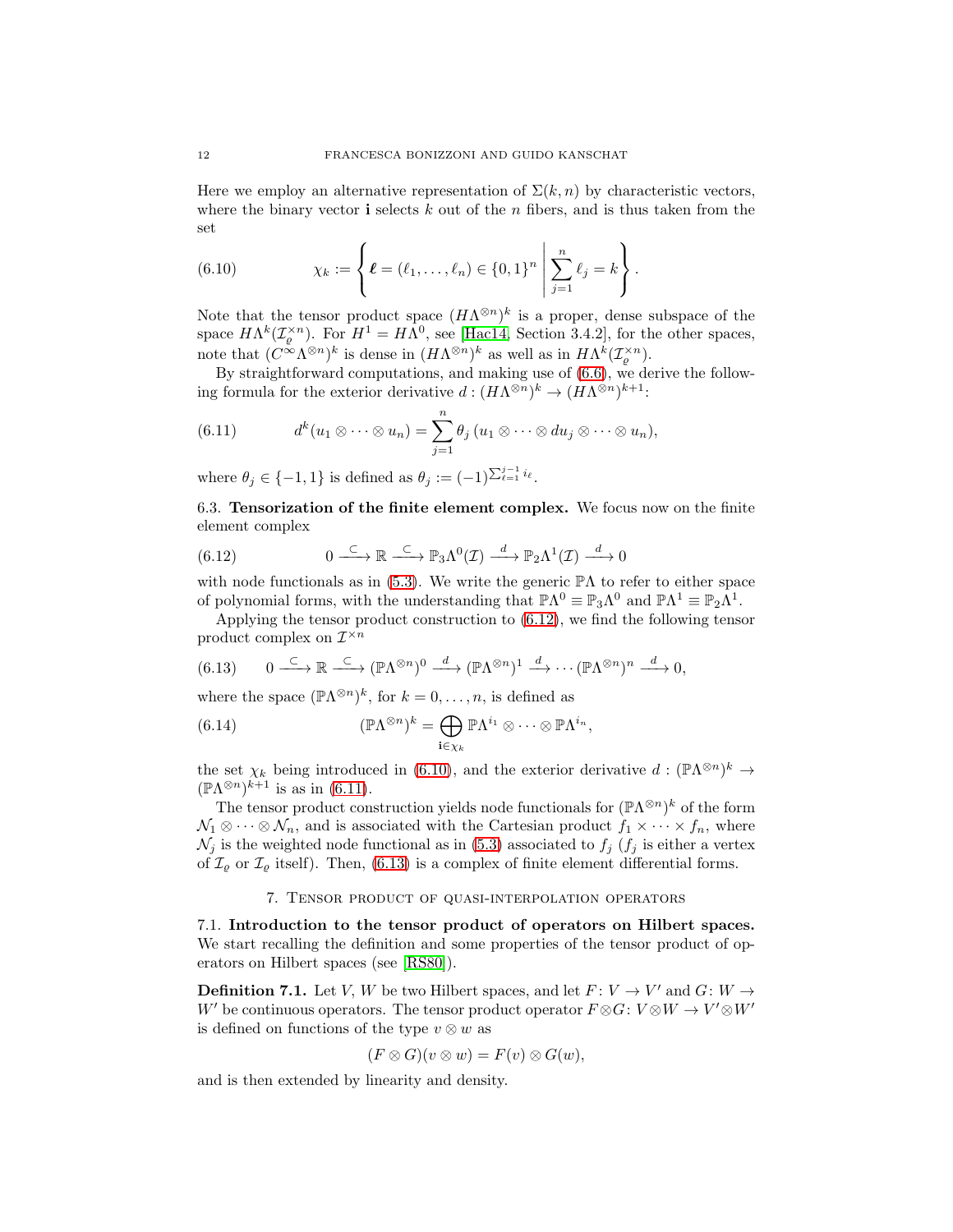In [\[RS80,](#page-18-20) Chapter 8] the authors prove the following result.

<span id="page-12-0"></span>Lemma 7.2. *Let the spaces* V, W *and the operators* F, G *be as in Definition [7.1.](#page-11-5) Then, the tensor product operator*  $F \otimes G$  *is bounded. In particular, it holds* 

$$
||F \otimes G||_{\mathcal{L}(V \otimes W, V' \otimes W')} = ||F||_{\mathcal{L}(V, V')} ||G||_{\mathcal{L}(W, W')}.
$$

Definition [7.1](#page-11-5) and Lemma [7.2](#page-12-0) generalize to the tensor product of any finite number of bounded operators on Hilbert spaces.

7.2. Commuting quasi-interpolation operators in  $n$  dimensions. Let us take  $F = G = \Pi_0$ , where  $\Pi_0$  is the commuting quasi-interpolation operator in one dimension from Section [5.3.](#page-7-1) Using Definition [7.1](#page-11-5) and the Riesz representation theorem, we define the tensor product operator

$$
\Pi_0 \otimes \Pi_0 \colon L^2 \Lambda^0 \otimes L^2 \Lambda^0 \to \mathbb{P}_3 \Lambda^0 \otimes \mathbb{P}_3 \Lambda^0.
$$

In the same way, we define

$$
\Pi_0 \otimes \Pi_1: L^2 \Lambda^0 \otimes L^2 \Lambda^1 \to \mathbb{P}_3 \Lambda^0 \otimes \mathbb{P}_2 \Lambda^1,
$$
  
\n
$$
\Pi_1 \otimes \Pi_0: L^2 \Lambda^1 \otimes L^2 \Lambda^0 \to \mathbb{P}_2 \Lambda^1 \otimes \mathbb{P}_3 \Lambda^0,
$$
  
\n
$$
\Pi_1 \otimes \Pi_1: L^2 \Lambda^1 \otimes L^2 \Lambda^1 \to \mathbb{P}_2 \Lambda^1 \otimes \mathbb{P}_2 \Lambda^1.
$$

Definition 7.3. Given the commuting quasi-interpolation operators in one dimension from section [5.3,](#page-7-1) we define the tensor product quasi-interpolator in two dimensions for  $k = 0, 1, 2$ , namely

$$
\Pi_k^{\otimes 2} : (L^2 \Lambda^{\otimes 2})^k \to (\mathbb{P}\Lambda^{\otimes 2})^k
$$

by

$$
\Pi_0^{\otimes 2} = \Pi_0 \otimes \Pi_0,
$$
  
\n
$$
\Pi_1^{\otimes 2} = \Pi_0 \otimes \Pi_1 + \Pi_1 \otimes \Pi_0,
$$
  
\n
$$
\Pi_2^{\otimes 2} = \Pi_1 \otimes \Pi_1,
$$

where the space  $(\mathbb{P}\Lambda^{\otimes 2})^k$  has been defined in [\(6.14\)](#page-11-6), and the space  $(L^2\Lambda^{\otimes 2})^k$  is defined as

$$
(L^2\Lambda^{\otimes 2})^k = \bigoplus_{\substack{i+j=k\\i,j=0,1}} L^2\Lambda^i \otimes L^2\Lambda^j, \quad k=0,1,2.
$$

Using the extension by zero in [\(5.5\)](#page-7-2), we can write

<span id="page-12-2"></span>(7.1) 
$$
\Pi_k^{\otimes 2} := \sum_{\substack{i+j=k \ i,j=0,1}} \Pi_i \otimes \Pi_j,
$$

since for  $u \in L^2 \Lambda^{i'}$ ,  $v \in L^2 \Lambda^{j'}$ , with  $i' + j' = k$ , we have

<span id="page-12-1"></span>(7.2) 
$$
\Pi_k^{\otimes 2}(u \otimes v) = \sum_{\substack{i+j=k \ i,j=0,1}} \Pi_i(u) \otimes \Pi_j(v) = \Pi_{i'}(u) \otimes \Pi_{j'}(v),
$$

Definition [\(7.2\)](#page-12-1) extends by linearity and density to all elements of  $(L^2\Lambda^{\otimes 2})^k$ .

The definition of interpolation operators in the form [\(7.1\)](#page-12-2) generalizes to the tensor product of any finite number of quasi-interpolation operators by the following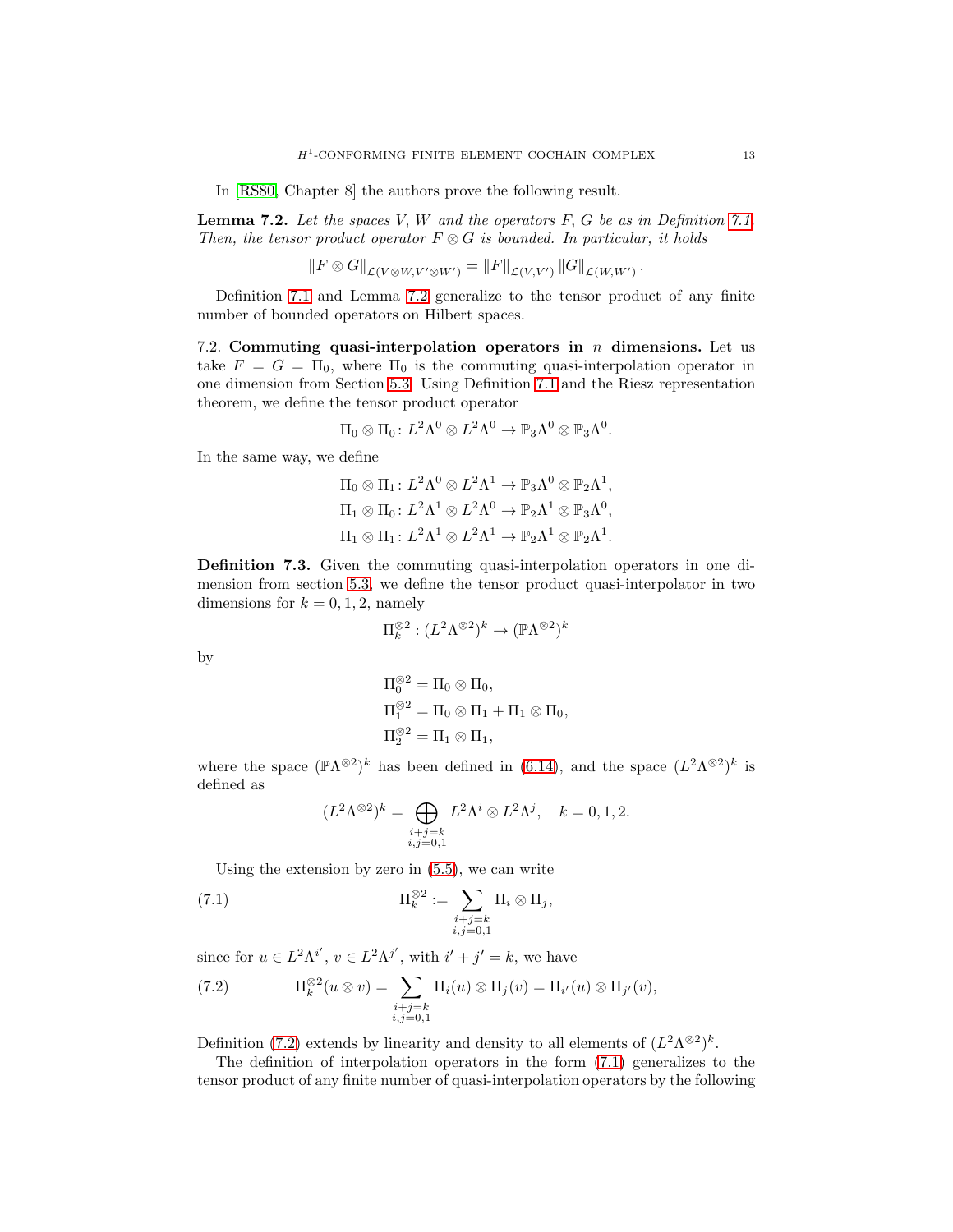construction. We start defining the domain of this tensor product operator in  $n$ dimensions:

$$
(L^2 \Lambda^{\otimes n})^k = \bigoplus_{\mathbf{i} \in \chi_k} L^2 \Lambda^{i_1} \otimes \cdots \otimes L^2 \Lambda^{i_n}, \quad k = 0, \ldots, n.
$$

*Remark* 7.4*.* Note that, by Fubini's theorem, the following isomorphisms hold:

$$
(L^2 \Lambda^{\otimes n})^0(\mathcal{I}_{\varrho}^{\times n}) = \underbrace{L^2 \Lambda^0(\mathcal{I}_{\varrho}) \otimes \cdots \otimes L^2 \Lambda^0(\mathcal{I}_{\varrho})}_{n \text{ times}} \simeq L^2 \Lambda^0(\mathcal{I}_{\varrho}^{\times n}),
$$
  

$$
(L^2 \Lambda^{\otimes n})^n(\mathcal{I}_{\varrho}^{\times n}) = \underbrace{L^2 \Lambda^1(\mathcal{I}_{\varrho}) \otimes \cdots \otimes L^2 \Lambda^1(\mathcal{I}_{\varrho})}_{n \text{ times}} \simeq L^2 \Lambda^n(\mathcal{I}_{\varrho}^{\times n}).
$$

Definition 7.5. Given the commuting quasi-interpolation operators in one dimen-sion from section [5.3,](#page-7-1) we define the tensor product quasi-interpolator in  $n$  dimensions, for  $k = 0, 1, \ldots, n$ , as

<span id="page-13-1"></span>(7.3) 
$$
\Pi_k^{\otimes n} \colon (L^2 \Lambda^{\otimes n})^k \to (\mathbb{P}\Lambda^{\otimes n})^k, \qquad \Pi_k^{\otimes n} := \sum_{\mathbf{i} \in \chi_k} \Pi_{i_1} \otimes \cdots \otimes \Pi_{i_n}.
$$

The operator  $\Pi_k^{\otimes n}$  applies to the tensor product of rank-one functions as follows: given  $u_1 \otimes \cdots \otimes u_n \in (L^2 \Lambda^{\otimes n})^k$ , with  $u_j \in L^2 \Lambda^{i_j}$  and  $\mathbf{i} = (i_1, \ldots, i_n) \in \chi_k$ , it holds

<span id="page-13-0"></span>
$$
(7.4) \ \Pi_k^{\otimes n}(u_1\otimes\cdots\otimes u_n)=\sum_{\mathbf{i}'\in\chi_k}\Pi_{i'_1}(u_1)\otimes\cdots\otimes\Pi_{i'_n}(u_n)=\Pi_{i_1}(u_1)\otimes\cdots\otimes\Pi_{i_n}(u_n),
$$

where in the second equality we have used  $(5.5)$ . Definition  $(7.4)$  extends by linearity and density to all elements of  $(L^2 \Lambda^{\otimes n})^k$ .

**Lemma 7.6.** *The quasi-interpolation operator*  $\Pi_k^{\otimes n}$  *defined in* [\(7.3\)](#page-13-1) *is bounded in*  $L^2(\mathcal{I}_\varrho^{\times n}).$ 

*Proof.* Lemma [7.2](#page-12-0) states that the tensor product of bounded operators on Hilbert spaces is bounded, with constant given as product of the individual constants. Then, it holds:

$$
\|\Pi_k^{\otimes n}\| \le \sum_{\mathbf{i}\in\chi_k} \|\Pi_{i_1}\otimes\cdots\otimes\Pi_{i_n}\| = \sum_{\mathbf{i}\in\chi_k} \|\Pi_{i_1}\|\cdots\|\Pi_{i_n}\|
$$
  

$$
\le \left(\sum_{\mathbf{i}\in\chi_k} 1\right) C_\Pi^n = \left(\begin{array}{c} n \\ k \end{array}\right) C_\Pi^n,
$$

where  $C_{\Pi} = \max\{C_{\Pi_0}, C_{\Pi_1}\}\$ , the constants  $C_{\Pi_0}, C_{\Pi_1}$  being introduced in Theo-rem [5.4.](#page-7-3)  $\Box$ 

The following lemma shows that  $\Pi_k^{\otimes n}$  is a co-chain operator.

**Lemma 7.7.** The tensor product operator  $\Pi_k^{\otimes n}$  commutes with the exterior deriv*ative. More precisely, for*  $u \in (H\Lambda^{\otimes n})^k$ *, there holds* 

$$
\Pi_{k+1}^{\otimes n}(d^ku) = d^k \Pi_k^{\otimes n} u
$$

*Proof.* We start proving the result on rank-one functions  $u_1 \otimes \cdots \otimes u_k \in (L^2 \Lambda^{\otimes n})^k$ , with  $u_j \in L^2 \Lambda^{i_j}$ ,  $\mathbf{i} = (i_1, \ldots, i_n) \in \chi_k$ . Using [\(6.11\)](#page-11-3), the linearity of  $\Pi_k^{\otimes n}$ , [\(5.5\)](#page-7-2) and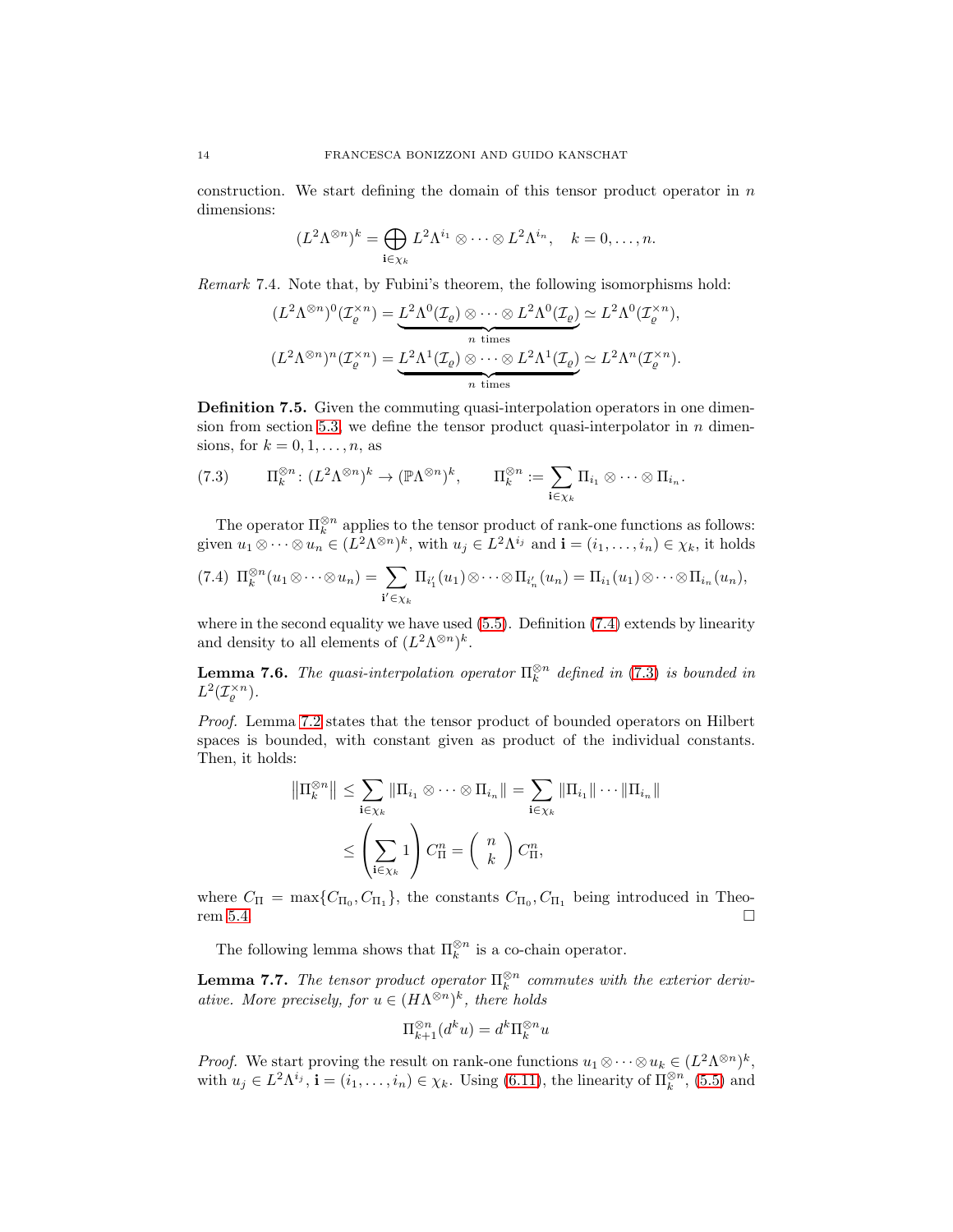Lemma [5.5,](#page-8-0) there holds

$$
\Pi_{k+1}^{\otimes n}(d^{k}(u_{1}\otimes\cdots\otimes u_{n})) = \Pi_{k+1}^{\otimes n} \left(\sum_{j=1}^{n} \theta_{j} u_{1} \otimes\cdots\otimes d^{i_{j}} u_{j} \otimes\cdots\otimes u_{n}\right)
$$
  
\n
$$
= \sum_{j=1}^{n} \theta_{j} \Pi_{k+1}^{\otimes n}(u_{1}\otimes\cdots\otimes d^{i_{j}} u_{j} \otimes\cdots\otimes u_{n})
$$
  
\n
$$
= \sum_{j=1}^{n} \theta_{j} \Pi_{i_{1}}(u_{1}) \otimes\cdots\otimes \Pi_{i_{j}+1}(d^{i_{j}} u_{j}) \otimes\cdots\otimes \Pi_{i_{n}}(u_{n})
$$
  
\n
$$
= \sum_{j=1}^{n} \theta_{j} \Pi_{i_{1}}(u_{1}) \otimes\cdots\otimes d^{i_{j}} \Pi_{i_{j}}(u_{j}) \otimes\cdots\otimes \Pi_{i_{n}}(u_{n})
$$
  
\n
$$
= d^{k}(\Pi_{k}^{\otimes n}(u_{1}\otimes\cdots\otimes u_{n})).
$$

The result extends by linearity and density to all elements of the tensor product space  $(L^2 \Lambda^{\otimes n})^k$ .

*Remark* 7.8*.* A similar tensor product construction has been applied to bounded cochain projectors in [\[BBN13\]](#page-18-22).

# 8. Higher-order polynomial spaces

<span id="page-14-0"></span>In this section, we repeat the construction of sections [4](#page-4-0) and [5](#page-6-0) to obtain commuting quasi-interpolation operators for finite elements of arbitrary polynomial order.

8.1. Canonical interpolation operators. The canonical commuting interpolation operators in section [4](#page-4-0) extend to higher order polynomial spaces in a straightforward way, if we introduce additional node functionals and corresponding basis functions. To this end, let  $\ell_m \in \mathbb{P}_m$  be the Legendre polynomial of degree m on the interval I, normalized such that  $\ell_m(1) = 1$ . Then, the sequence  $\{\ell_m\}_{m=0,\dots}$  is mutually  $L^2(\mathcal{I})$ -orthogonal. We also introduce the integrated and twice integrated Legendre polynomials

$$
L_m(x) = \int_0^x \ell_m(t) dt, \qquad K_m(x) = \int_0^x L_m(t) dt.
$$

We recall the well known relation

<span id="page-14-1"></span>(8.1) 
$$
2(2m+1)L_m(x) = \ell_{m+1}(x) - \ell_{m-1}(x),
$$

which implies the following properties:

- (i)  $L_m(0) = L_m(1) = 0$  and equivalently  $K'_m(0) = K'_m(1) = 0$  for  $m \ge 1$ , since  $L_m$  is the difference of two Legendre polynomials of equal parity.
- (ii)  $K_m(0) = K_m(1) = 0$ , for  $m \geq 2$ , since  $K_m$   $(m \geq 2)$  is the integral of a function with zero mean vanishing at the interval ends.

We define the node functionals for higher-order polynomial finite elements  $\mathbb{P}_m\Lambda^0$ and  $\mathbb{P}_{m-1}\Lambda^1$  by the following interpolation conditions.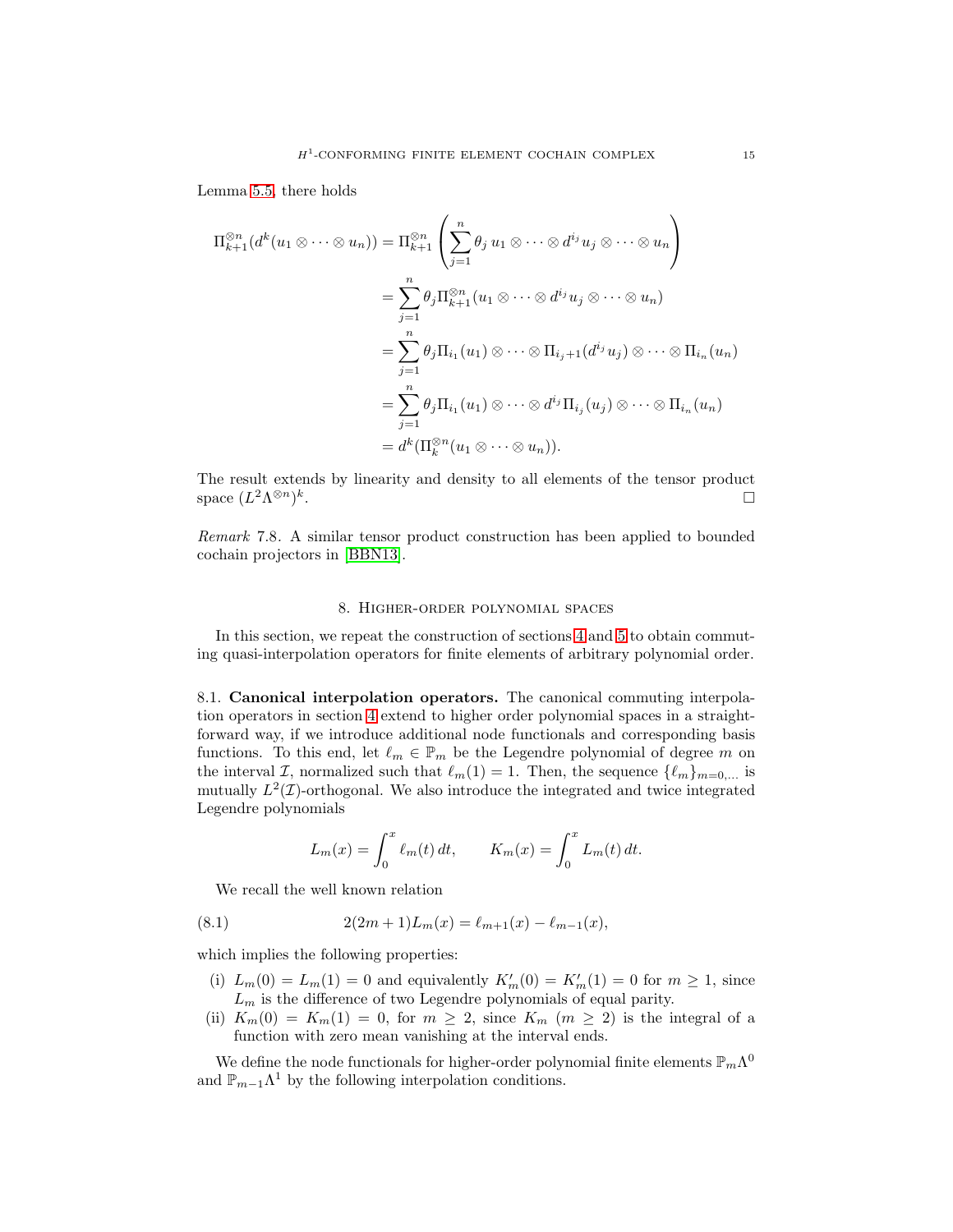• For 
$$
\mathbb{P}_m\Lambda^0(\mathcal{I})
$$
, use

<span id="page-15-0"></span>(8.2) 
$$
\mathcal{N}_1^0(u) = u'(0) \qquad \mathcal{N}_{m+1}^0(u) = u(0) + u(1) \n\mathcal{N}_2^0(u) = u'(1) \n\mathcal{N}_{i+3}^0(u) = \int_{\mathcal{I}} \ell_i u' dx, \qquad i = 0, ..., m-3.
$$

While  $\mathcal{N}_1^0$  and  $\mathcal{N}_2^0$  are identical to [\(4.1\)](#page-4-1), we replaced  $\mathcal{N}_3^0$  by an integral over  $u'$ , which evaluates to the same as the original. The functional  $\mathcal{N}_4^0$ stayed the same, but now received the index  $m + 1$  to be conforming with lemma [3.1.](#page-3-5) In what follows, we will refer to  $\{\mathcal{N}_1^0, \mathcal{N}_2^0, \mathcal{N}_3^0, \mathcal{N}_{m+1}^0\}$  as the original node functionals and introduce the corresponding index set  $J_0 =$  $\{1, 2, 3, m+1\}.$ 

• For  $\mathbb{P}_{m-1}\Lambda^1(\mathcal{I})$ , introduce the node functionals

<span id="page-15-2"></span>(8.3) 
$$
\mathcal{N}_1^1(v) = v(0) \n\mathcal{N}_2^1(v) = v(1) \n\mathcal{N}_{i+3}^1(v) = \int_{\mathcal{I}} \ell_i v \, dx \qquad i = 0, \dots, m-3.
$$

Moreover, we choose the basis  $\{\varphi_i^0\}$  and  $\{\varphi_i^1\}$  for the spaces  $\mathbb{P}_m = \mathbb{P}_m\Lambda^0(\mathcal{I})$  and  $\mathbb{P}_{m-1} = \mathbb{P}_{m-1}\Lambda^1(\mathcal{I}),$  respectively, as follows:

•  $\varphi_1^0$ ,  $\varphi_2^0$ ,  $\varphi_3^0$  and  $\varphi_{m+1}^0$  are chosen identical to [\(4.4\)](#page-5-1). The remaining polynomials are chosen as

<span id="page-15-3"></span>(8.4) 
$$
\varphi_i^0(x) = K_{i-2}(x), \qquad i = 4, ..., m,
$$

where we note that  $K_{i-2}$  has degree *i*.

•  $\varphi_1^1$ ,  $\varphi_2^1$  and  $\varphi_3^1$  are chosen identical to [\(4.3\)](#page-5-2). The remaining polynomials are chosen as

$$
\varphi_i^1(x) = L_{i-2}(x), \qquad i = 4, \ldots, m,
$$

where we note that  $L_{i-2}$  has degree  $i-1$ .

The canonical interpolation operators, as before  $I_0: \Lambda^0(\mathcal{I}) \to \mathbb{P}_m\Lambda^0(\mathcal{I})$  and  $I_1: \Lambda^1(\mathcal{I}) \to \mathbb{P}_{m-1}\Lambda^1(\mathcal{I})$  are then defined as

$$
I_0 u(x) = \sum_{i=1}^{m+1} \mathcal{N}_i^0(u) \, \varphi_i^0(x), \qquad I_1 v(x) = \sum_{j=1}^m \mathcal{N}_j^1(v) \, \varphi_j^1(x).
$$

**Lemma 8.1.** *The space*  $\mathbb{P}_m = \mathbb{P}_m \Lambda^0(\mathcal{I})$  *with the node functionals in* [\(8.2\)](#page-15-0) *forms a unisolvent finite element.*

*Proof.* First, we note that the dimension of  $\mathbb{P}_m$  equals the number of node functionals. Thus, it is sufficient to show that for  $p \in \mathbb{P}_m$  there holds

<span id="page-15-1"></span>(8.5) 
$$
\left[\begin{array}{cc} \mathcal{N}_i^0(p) = 0 & \forall i = 1, \dots, m+1 \end{array}\right] \implies \left[p \equiv 0\right].
$$

We show [\(8.5\)](#page-15-1) by writing p as linear combination of the basis  $\{\varphi_i^0\}$ :

$$
p(x) = \sum_{i=1}^{m+1} \alpha_i \varphi_i^0(x).
$$

Since  $K_i$  for  $i \geq 2$  has double roots at 0 and 1, there holds

$$
\mathcal{N}_i^0(\varphi_j^0) = 0 \qquad i \in J_o, \quad j = 4, \dots, m.
$$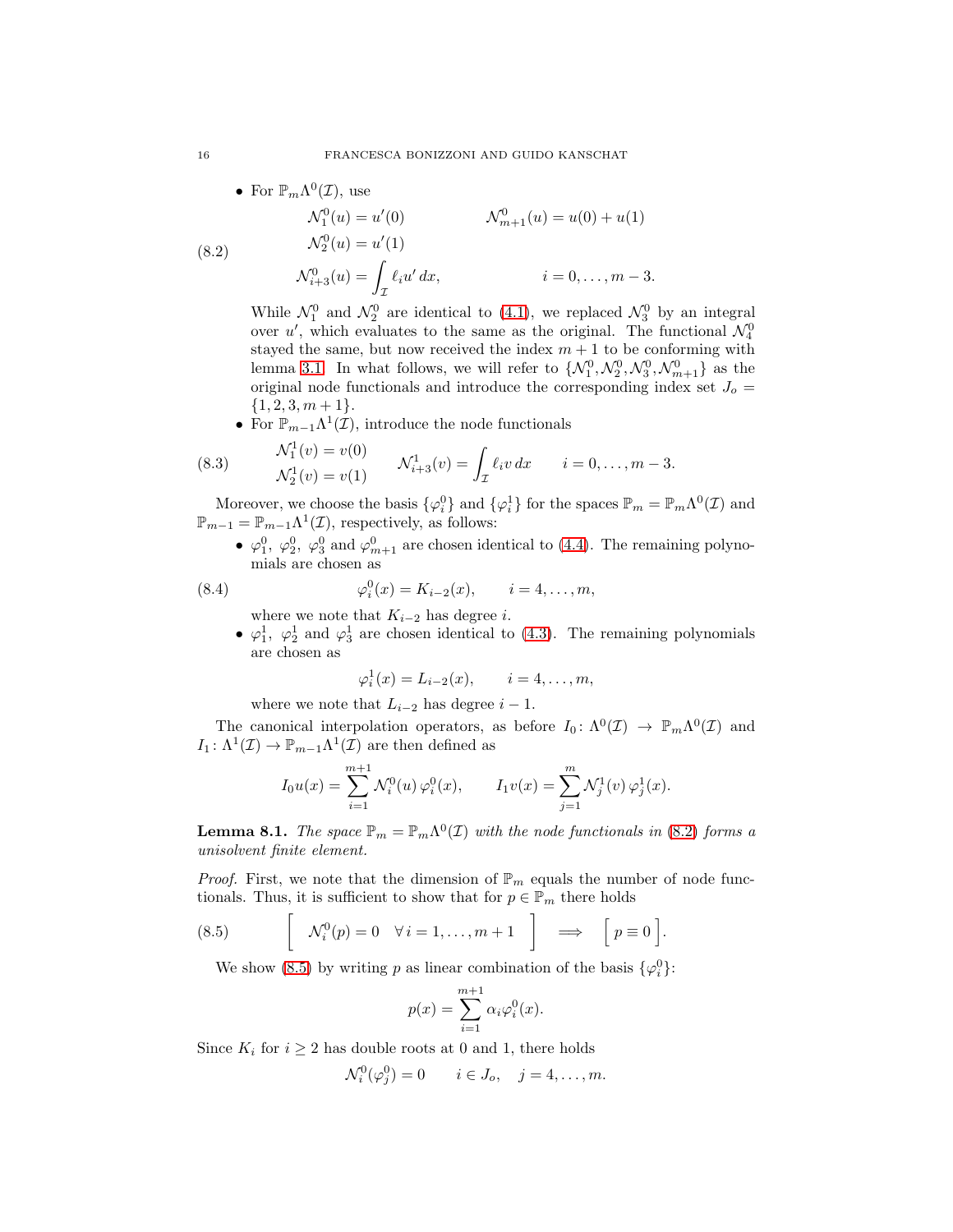Therefore, by standard Hermitian interpolation conditions, we obtain

$$
\begin{bmatrix} \mathcal{N}_i^0(p) = 0 & \forall i \in J_o \end{bmatrix} \implies \begin{bmatrix} \alpha_i = 0 & \forall i \in J_o \end{bmatrix}.
$$

For the remaining coefficients we prove  $\alpha_i = 0$  by induction. First note for  $i = 1, \ldots, m - 3$ 

$$
\mathcal{N}_{i+3}^0(p) = \sum_{j=4}^m \int_{\mathcal{I}} \ell_i(x) \alpha_j K'_{j-2}(x) dx = \sum_{j=4}^m \int_{\mathcal{I}} \ell_i(x) \alpha_j L_{j-2}(x) dx
$$
  

$$
\stackrel{(8.1)}{=} \sum_{j=4}^m \frac{\alpha_j}{2(2j-3)} \int_{\mathcal{I}} \ell_i(x) (\ell_{j-1}(x) - \ell_{j-3}(x)) dx.
$$

Thus, by orthogonality of the Legendre polynomials

$$
\mathcal{N}_4^0(p) = \frac{\alpha_4}{10} \int_{\mathcal{I}} \ell_1^2(x) \, dx.
$$

We conclude that  $\mathcal{N}_4^0(p) = 0$  implies  $\alpha_4 = 0$ . Assume now that  $4 < n < m$ , and  $\alpha_k = 0$  for all  $1 \leq k \leq n-1$ . Then,

$$
\mathcal{N}_n^0(p) = \sum_{j=n}^m \alpha_j \frac{1}{2(2j-3)} \int_{\mathcal{I}} \ell_{n-3}(x) (\ell_{j-1}(x) - \ell_{j-3}(x)) dx
$$
  
= 
$$
\frac{\alpha_n}{2(2n-3)} \int_{\mathcal{I}} \ell_{n-3}^2(x) dx.
$$

Hence,  $\mathcal{N}_n^0(p) = 0$  implies  $\alpha_n = 0$ .

By a similar, but simpler argument, we can prove

**Lemma 8.2.** *The space*  $\mathbb{P}_{m-1} = \mathbb{P}_{m-1}\Lambda^1(\mathcal{I})$  *with the node functionals in* [\(8.3\)](#page-15-2) *forms a unisolvent finite element.*

Analog to lemma [4.2,](#page-5-3) we have the following lemma.

Lemma 8.3. *The following diagram commutes:*

$$
C^{1}\Lambda^{0}(\mathcal{I}) \xrightarrow{d} C^{0}\Lambda^{1}(\mathcal{I})
$$

$$
\downarrow I \qquad \qquad \downarrow I
$$

$$
\mathbb{P}_{m}\Lambda^{0}(\mathcal{I}) \xrightarrow{d} \mathbb{P}_{m-1}\Lambda^{1}(\mathcal{I})
$$

*that is, for every*  $u \in C^1 \Lambda^0(\mathcal{I})$ *, there holds* 

$$
d^0I_0u = I_1d^0u.
$$

*Proof.* We show that lemma [3.1](#page-3-5) applies to the node functionals [\(8.2\)](#page-15-0) and [\(8.3\)](#page-15-2), and the basis functions [\(8.4\)](#page-15-3) and [\(8.3\)](#page-15-2). Since the functionals  $\mathcal{N}_i^0$  with  $i \in J_o$  and  $\mathcal{N}_i^1$ with  $i \in \{1, 2, 3\}$  have not changed except for the reformulation of  $\mathcal{N}_3^0$ , the result of lemma [4.2](#page-5-3) still applies to those. For the remaining ones, we have

$$
\mathcal{N}_{i+3}^1(du) = \int_{\mathcal{I}} \ell_i du \, dx = \int_{\mathcal{I}} \ell_i u' \, dx = \mathcal{N}_{i+3}^0(u), \qquad i = 1, \dots, m-3.
$$

We conclude observing that, by definition,  $d\varphi_i^0 = \varphi_i^1$  for  $i = 1, ..., m$ , and  $d\varphi_{m+1}^0 =$ 0 holds.  $\Box$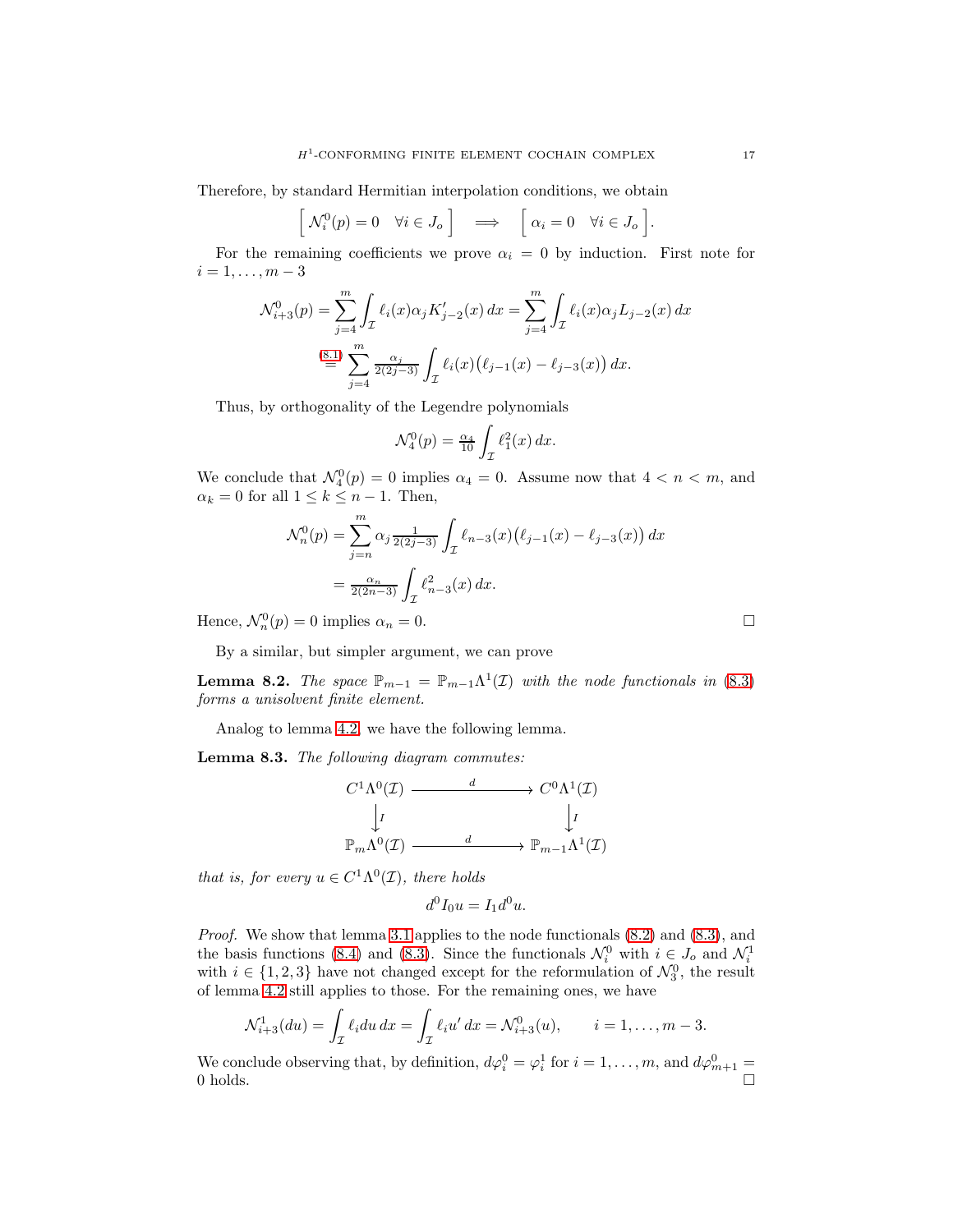8.2. Quasi-interpolation operators. Again, we introduce node functionals on the perturbed interval  $\tilde{\mathcal{I}}_{y_l, y_r}$ . To this end, it is sufficient to define transformed versions of the new node functionals in [\(8.2\)](#page-15-0) and [\(8.3\)](#page-15-2), since the original ones with index in  $J<sub>o</sub>$  are transformed as before (see equations [\(5.1\)](#page-6-1) and [\(5.2\)](#page-6-2)). To this end, let  $\{\tilde{\ell}_i\}$  be the sequence of orthogonal polynomials on  $\tilde{\mathcal{I}}_{y_l, y_r}$ , normalized such that  $\ell_i(y_r) = 1$ . The transformed node functionals are:

$$
\begin{aligned}\n\widetilde{\mathcal{N}_{i+3}^0}(u) &= \int_{\tilde{\mathcal{I}}_{y_l, y_r}} \tilde{\ell}_i(\tilde{x}) u'(\tilde{x}) \, d\tilde{x}, \\
\widetilde{\mathcal{N}_{i+3}^1}(u) &= \int_{\tilde{\mathcal{I}}_{y_l, y_r}} \tilde{\ell}_i(\tilde{x}) u(\tilde{x}) \, d\tilde{x}.\n\end{aligned}
$$

Note that by this definition, we still have the commutation property

$$
\widetilde{\mathcal{N}_{i+3}^1}(du) = \widetilde{\mathcal{N}_{i+3}^0}(u) \qquad i = 0, \ldots, m-3.
$$

We can now define the weighted node functionals as in [\(5.3\)](#page-6-3), and the quasiinterpolation operator as in [\(5.4\)](#page-7-0). Lemma [3.1](#page-3-5) applies, hence the quasi-interpolation operators commute with the exterior derivative. Moreover, the tensor product construction of Section [6](#page-9-0) leads to commuting quasi-interpolation operators with values in  $(\mathbb{P}\Lambda^{\otimes n})^k$  as in [\(6.14\)](#page-11-6), where  $\mathbb{P}\Lambda^0 = \mathbb{P}_m\Lambda^0(\mathcal{I})$  and  $\mathbb{P}\Lambda^1 = \mathbb{P}_{m-1}\Lambda^1(\mathcal{I})$ .

# 9. CONCLUSIONS

The one-dimensional  $H^1$ -conforming finite element cochain complex based on cubic and higher-order polynomials, and its quasi-interpolation operators were introduced. The tensor product construction was employed to derive (i)  $H^1$ -conforming finite element cochain complexes on meshes with Cartesian mesh cells of arbitrary dimension; (ii)  $L^2$ -stable quasi-interpolation cochain operators.

The construction principle in section [8](#page-14-0) can be generalized to higher differentiability by adding more derivative degrees of freedom at the interval edges and adjusting the remaining degrees of freedom. The argument using integration by parts in theorem [5.4](#page-7-3) remains valid if applied multiple times and yields  $L^2$ -stable quasi-interpolation operators also for this case.

When we refer to meshes with Cartesian mesh cells, we mean that all boundaries of mesh cells are axiparallel. While this is more general than a Cartesian mesh and allows for domains with nontrivial topology, it is nevertheless very restrictive. Lifting this condition is not trivial though. First, it is known that the relation  $dV^k \subset V^{k+1}$  does not hold anymore directly for finite element spaces, but only after applying an additional Riesz isomorphism, see [\[ABF05\]](#page-17-1). Second, the tensor product construction of degrees of freedom requires coordinate systems in vertices, which are consistent over all attached cells. This can be achieved at "regular vertices", see [\[AK\]](#page-18-23), but it is not clear, whether a construction at irregular vertices can be obtained.

#### **REFERENCES**

- <span id="page-17-0"></span>[ABB15] D. N. Arnold, D. Boffi, and F. Bonizzoni. Finite element differential forms on curvilinear cubic meshes and their approximation properties. *Numerische Mathematik*, 129(1):1– 20, 2015.
- <span id="page-17-1"></span>[ABF05] D. N. Arnold, D. Boffi, and R. S. Falk. Quadrilateral H(div) finite elements. *SIAM J. Numer. Anal.*, 42(6):2429–2451, 2005.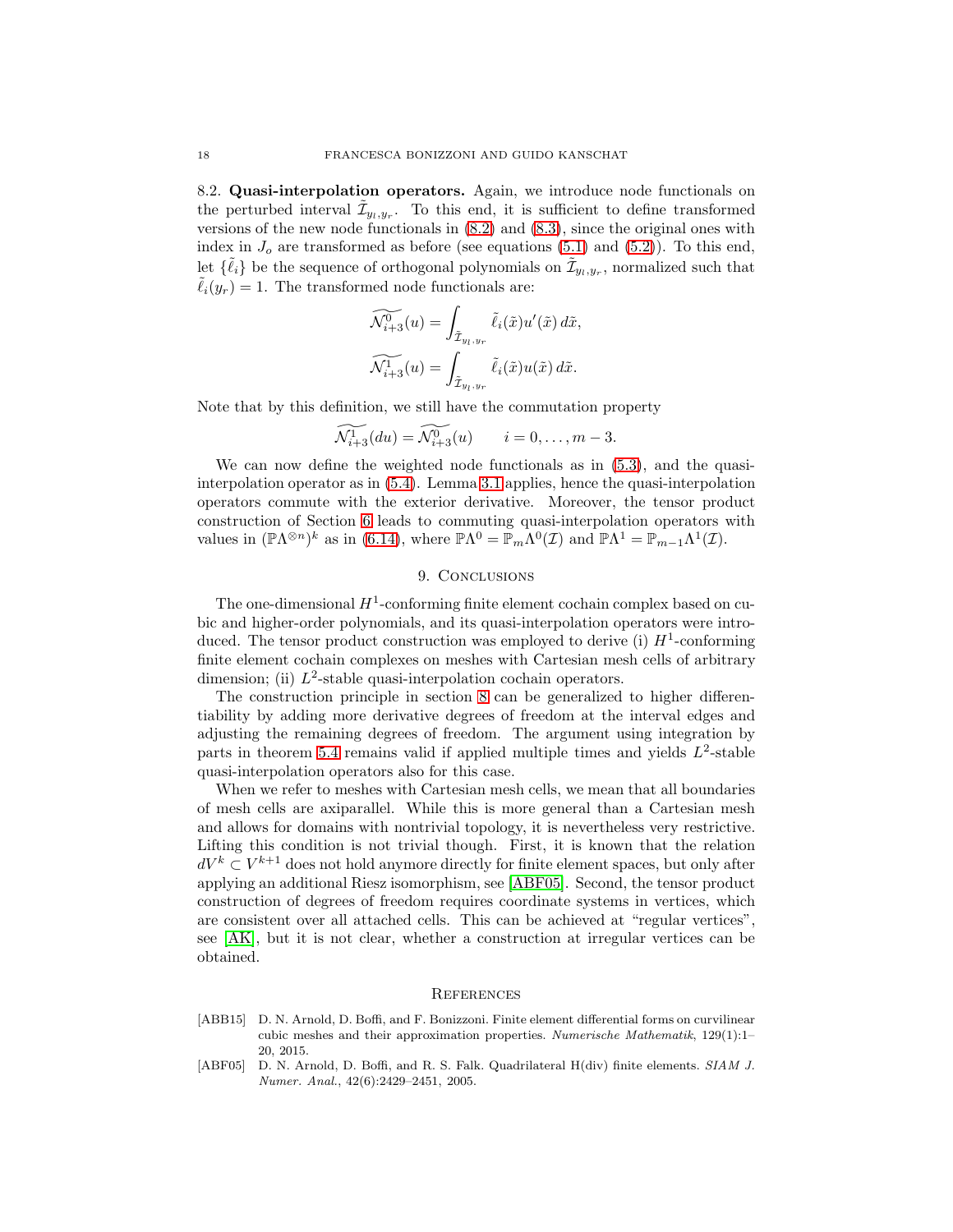- <span id="page-18-15"></span>[AFW06] D. N. Arnold, R. S. Falk, and R. Winther. Finite element exterior calculus, homological techniques, and applications. *Acta Numerica*, 15:1–155, 2006.
- <span id="page-18-23"></span>[AK] D. Arndt and G. Kanschat. A  $C^1$ -mapping based on finite elements on quadrilateral and hexahedral meshes. [arXiv:1810.02473.](http://arxiv.org/abs/1810.02473)
- <span id="page-18-6"></span>[AMM04] Travis M. Austin, Thomas A. Manteuffel, and Steve McCormick. A robust multilevel approach for minimizing  $H$ (div)-dominated functionals in an  $H^1$ -conforming finite element space. *Numer. Linear Algebra Appl.*, 11(2-3):115–140, 2004.
- <span id="page-18-22"></span>[BBN13] F. Bonizzoni, A. Buffa, and F. Nobile. Moment equations for the mixed formulation of the hodge laplacian with stochastic loading term. *IMA Journal of Numerical Analysis*, 34(4):1328–1360, 2013.
- <span id="page-18-9"></span>[BdFS11] A. Buffa, C. de Falco, and G. Sangalli. Isogeometric analysis: Stable elements for the 2D Stokes equation. *International Journal for Numerical Methods in Fluids*, 65(11- 12):1407–1422, 2011.
- <span id="page-18-19"></span>[Chr07] S. H. Christiansen. Stability of Hodge decompositions in finite element spaces of differential forms in arbitrary dimension. *Numer. Math.*, 107(1):87–106, 2007.
- <span id="page-18-4"></span>[CKS07] B. Cockburn, G. Kanschat, and D. Schötzau. A note on discontinuous Galerkin divergence-free solutions of the Navier-Stokes equations. *J. Sci. Comput.*, 31(1–2):61– 73, 2007.
- <span id="page-18-16"></span>[Cle75] Ph. Clement. Approximation by finite element functions using local regularization. *Math. Modeling Numer. Anal.*, 9(R2):77–84, 1975.
- <span id="page-18-17"></span>[EG17] A. Ern and J.-L. Guermond. Finite element quasi-interpolation and best approximation. *ESAIM: M2AN*, 51(4):1367–1385, 2017.
- <span id="page-18-10"></span>[EH13a] A. Evans and T. J. R. Hughes. Isogeometric divergence-conforming B-splines for the steady Navier-Stokes equations. *Mathematical Models and Methods in Applied Sciences*, 23(08):1421–1478, 2013.
- <span id="page-18-11"></span>[EH13b] A. Evans and T. J. R. Hughes. Isogeometric divergence-conforming B-splines for the unsteady Navier-Stokes equations. *Journal of Computational Physics*, 241:141 – 167, 2013.
- <span id="page-18-21"></span>[Hac14] W. Hackbusch. Numerical tensor calculus. *Acta Numerica*, 23:651–742, 2014.
- <span id="page-18-3"></span>[HL02] P. Hansbo and M. G. Larson. Discontinuous Galerkin methods for incompressible and nearly incompressible elasticity by Nitsche's method. *Comput. Methods Appl. Mech. Eng.*, 191:1895–1908, 2002.
- <span id="page-18-1"></span>[KS14] G. Kanschat and N. Sharma. Divergence-conforming discontinuous Galerkin methods and  $C^0$  interior penalty methods. *SIAM J. Numer. Anal.*, 52(4):1822-1842, 2014.
- <span id="page-18-5"></span>[Nei20] M. Neilan. The Stokes complex: A review of exactly divergence–free finite element pairs for incompressible flows. In S. C. Brenner, I. Shparlinski, C.-W. Shu, and D. B. Szyld, editors, *75 Years of Mathematics of Computation*, volume 754 of *Contemporary Mathematics*, pages 141–158. American Mathematical Society, 2020.
- <span id="page-18-7"></span>[NS16] M. Neilan and D. Sap. Stokes elements on cubic meshes yielding divergence-free approximations. *Calcolo*, 53:263–283, 2016.
- <span id="page-18-8"></span>[NS18] M. Neilan and D. Sap. Macro Stokes elements on quadrilaterals. *International Journal of Numerical Analysis and Modeling*, 15(4-5):729–745, 2018.
- <span id="page-18-20"></span>[RS80] M. Reed and B. Simon. *Methods of modern mathematical physics: Functional analysis*, volume I. Academic Press Inc., New York, second edition, 1980.
- <span id="page-18-12"></span>[Sch01] J. Schöberl. Commuting quasi-interpolation operators for mixed finite elements. *Report ISC-01-10-MATH, Texas A&M University*, 2001.
- <span id="page-18-13"></span>[Sch08] J. Schöberl. A posteriori error estimates for Maxwell equations. *Mathematics of Computation*, 77(262):633–649, 2008.
- <span id="page-18-14"></span>[Sch10] J. Schöberl. A multilevel decomposition result in H(curl). *on the author's web site*, 2010.
- <span id="page-18-2"></span>[SK18] N. Sharma and G. Kanschat. A contraction property of an adaptive divergenceconforming discontinuous Galerkin method for the Stokes problem. *J. Numer. Math.*, 26(4):209–232, 2018.
- <span id="page-18-0"></span>[SLLL18] P. W. Schroeder, Ch. Lehrenfeld, A. Linke, and G. Lube. Towards computable flows and robust estimates for inf-sup stable FEM applied to the time-dependent incompressible Navier-Stokes equations. *SeMA J.*, 75(4):629–653, 2018.
- <span id="page-18-18"></span>[SZ90] L. R. Scott and S. Zhang. Finite element interpolation of non-smooth functions satisfying boundary conditions. *Math. Comput.*, 54:483–493, 1990.